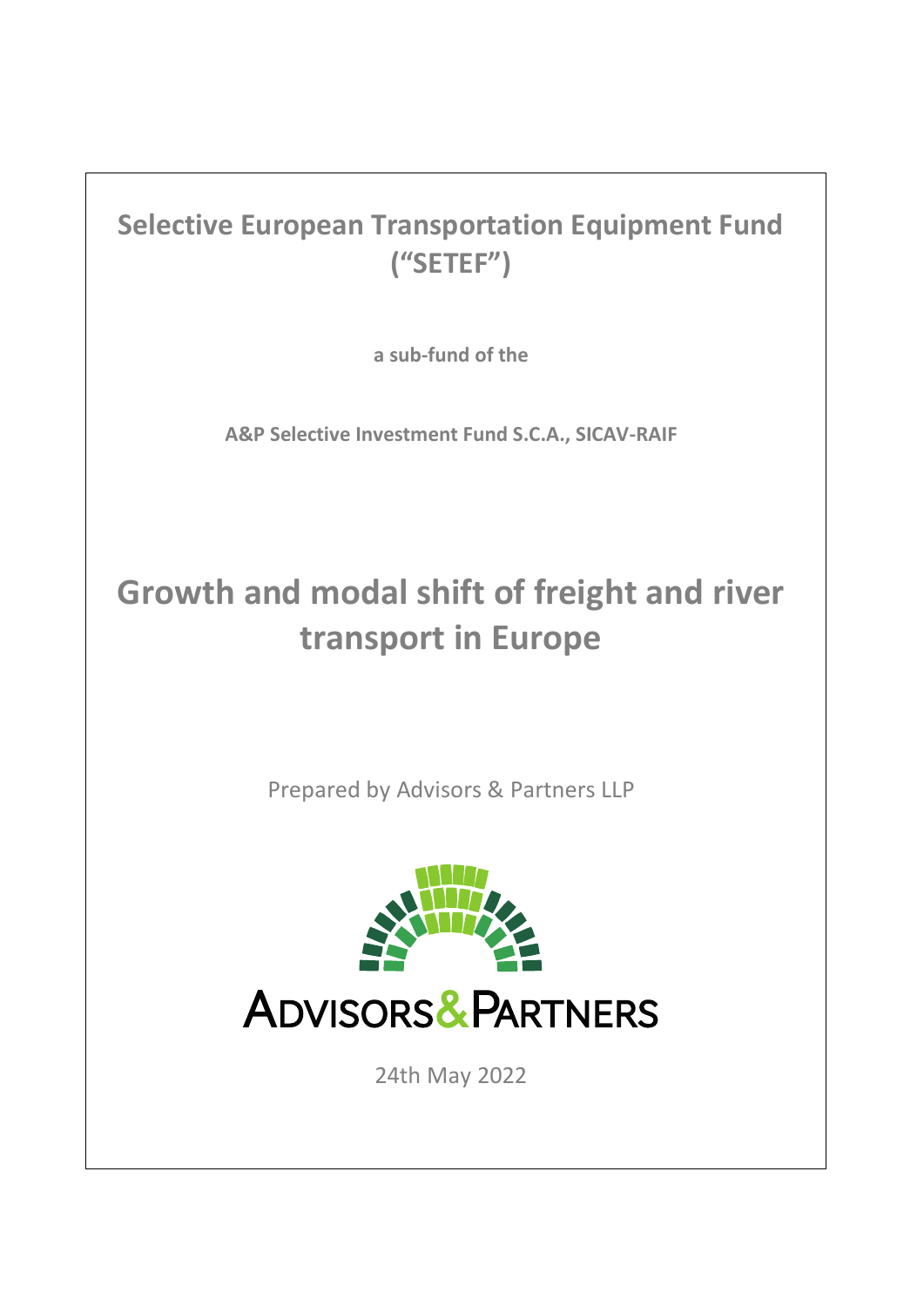

## **TABLE OF CONTENTS**

| Appendix i - Sustainability case studies - Danone, Arcelor Mittal, Solvay 21 |
|------------------------------------------------------------------------------|
|                                                                              |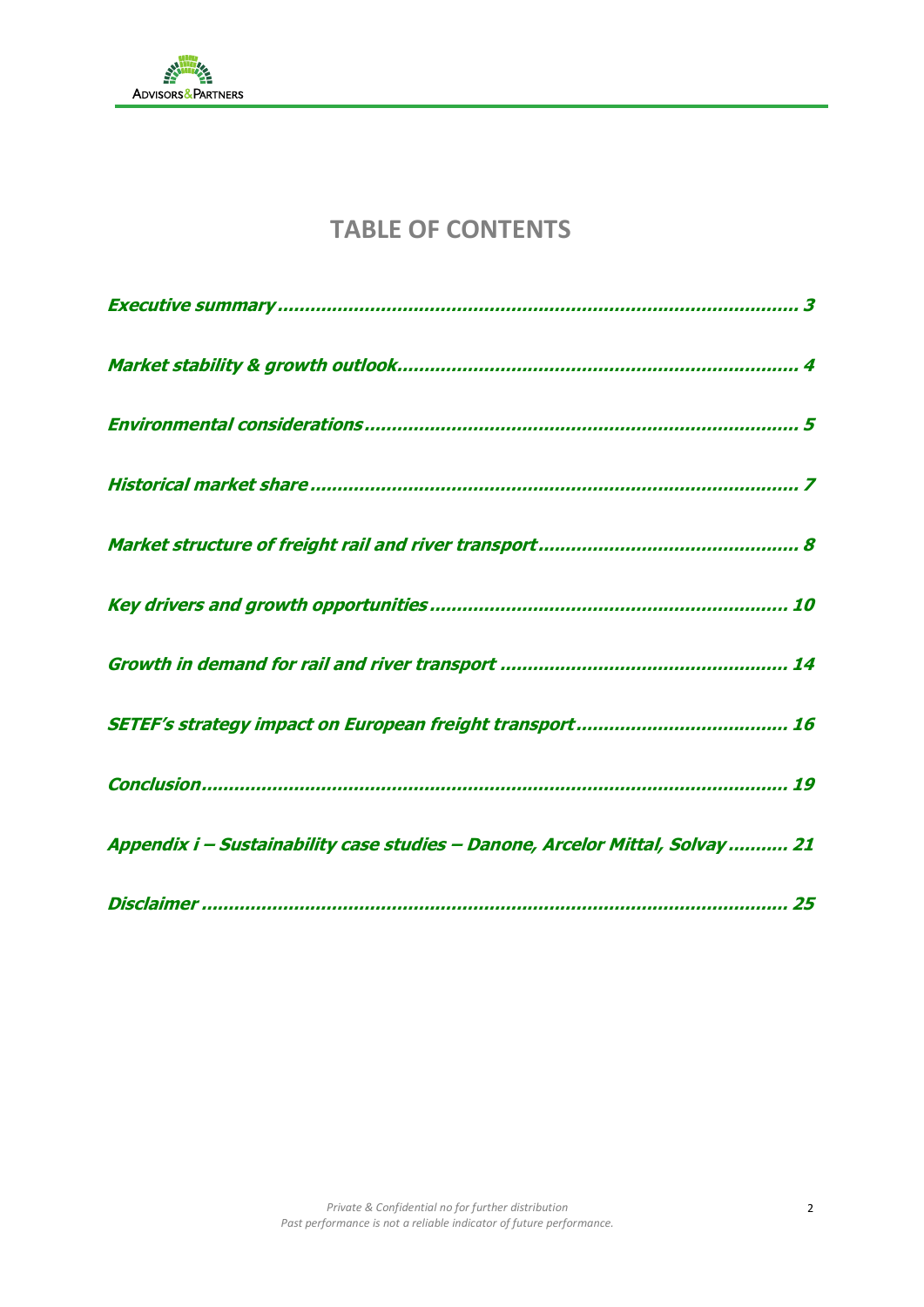

### **Executive summary**

Unlike real estate, transport equipment assets such as railcars and river barges are mobile: they offer the constant **ability to be moved to areas where they are most needed**, rather than stay idle and unutilised in a fixed geographical area, if economic conditions dictate.

They are considered essential and robust assets, with **a low risk of obsolescence and long-life span**. They are standardized assets, exhibiting very **low disruption risks**, that **have no current replacement risk** as means of transporting goods. However, they require specific logistics and management expertise, extensive infrastructure, and high-quality maintenance capabilities organized and operated in a highly regulated market. This means that the **barriers to entry are very high**.

At present, the European fleet is very old, 56% or 400,000 freight wagons are over 30-years old and need urgent replacement. There is also limited manufacturing capacity for new equipment, which also needs to be addressed. The age structure combined with the limited manufacturing capacities means that there **is a large procurement gap** present in the market and demand for the newest assets is high. This structural imbalance is **supportive of the high levels of utilisation** with good stability of the per diem rental prices. **Stable rental prices with robust utilization levels provides investors with a resilient cash flow with built-in inflation protection**, which predictability is sustained by long-term rental contracts across a diversified mixture of high-quality customers. The high levels of diversification amongst the customer base also provide **a balanced mix of lease type, renewal terms and inflation hedge re-pricing opportunities**, which in turn leads to **revenue protection and revenue stability with long term visibility of cash generation**.

Most importantly is that transporting goods over long distances, using equipment such as freight wagons and river barges, **vastly reduces the carbon footprint**. With the climate change initiatives and the EU's European Green Deal to reduce carbon emissions and be carbon neutral by 2050, **it is an industry of the future, with winds in its sails** contributing to the stability of the leasing revenue pool.



CO2 output for different modes of freight transport:

*Source* – *Professor Alan McKinnon Professor of Logistics, Kuehne Logistics University, Hamburg Professor Emeritus, Heriot-Watt University, Edinburgh / Touax Group*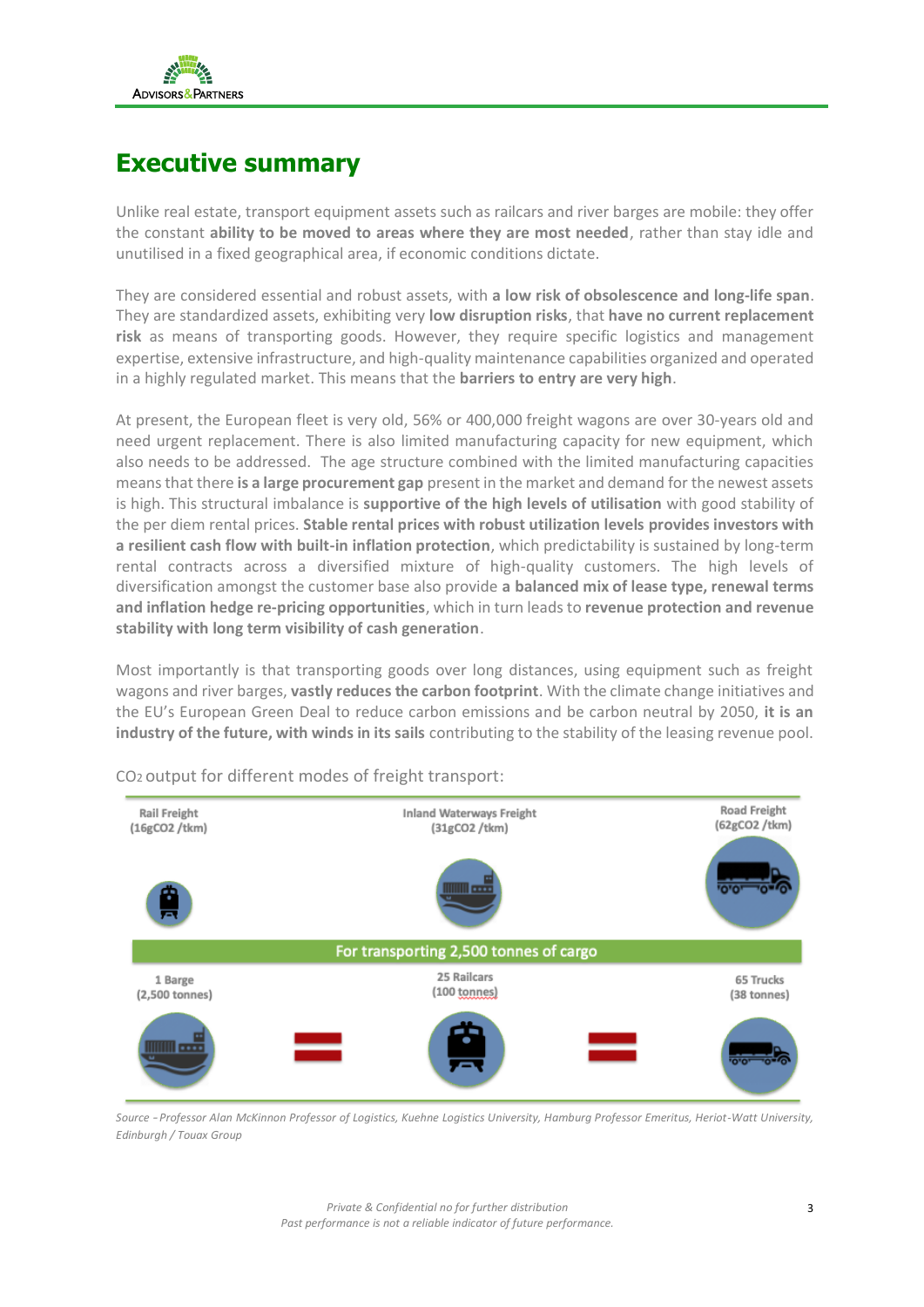

In this paper, we aim to illustrate why there is resilience and stability in the returns of a long-term investment in freight wagons and river barges.

We will look specifically at the environmental benefits, the outlook, the historical market share and most importantly the historical levels of utilisation and lease prices (details of which can be found in appendix i of this paper).

### **Market stability & growth outlook**

2021 was the "European Year of Rail". This is based on the intention that rail travel & transport in general must become more attractive and the rail share of total freight transport must be expanded to achieve the goals of the European Green Deal.

EU27 Greenhouse gas emissions targets are aiming to:

- Reduce 2030 transport GHG emissions (target should be the emission of 2008 reduced by 20%)
- 2050 transport GHG emissions target should be the emission of 2008 reduced by 70%

Combined, the targeted modal shift and the organic modal growth are expected to be very well supported by a series of structural changes as well as political, environmental, economic, and technological tailwinds, present today and in the future.

Demand will be primarily driven by:

- (i) incumbents shifting their business models to be more sustainable, including using more carbon friendly modes of transport, such as rail and rivers, and
- (ii) new market entrants utilising rail and river transport to also reduce their emissions and / or,
- (iii) industries being attracted to rail and river transport due to better efficiencies and cost reduction.

We believe there are four possible scenarios that could play out over the next 10 years which are:

- (i) a **worst-case scenario**, where no modal shift takes place and there is status quo between the % share of the various transport flows,
- (ii) a **base case scenario**, where the modal shift is only influenced by European GDP growth,
- (iii) a **mid-case scenario**, where the EU's ambitions are realised and rail's share is increased by 30% as incumbents increase their modal share of rail and river transport; and finally,
- (iv) a **best-case scenario**, where the EU's modal shift objectives are achieved and the attractiveness of rail and river transport, as an alternative form of transport, brings in new industries.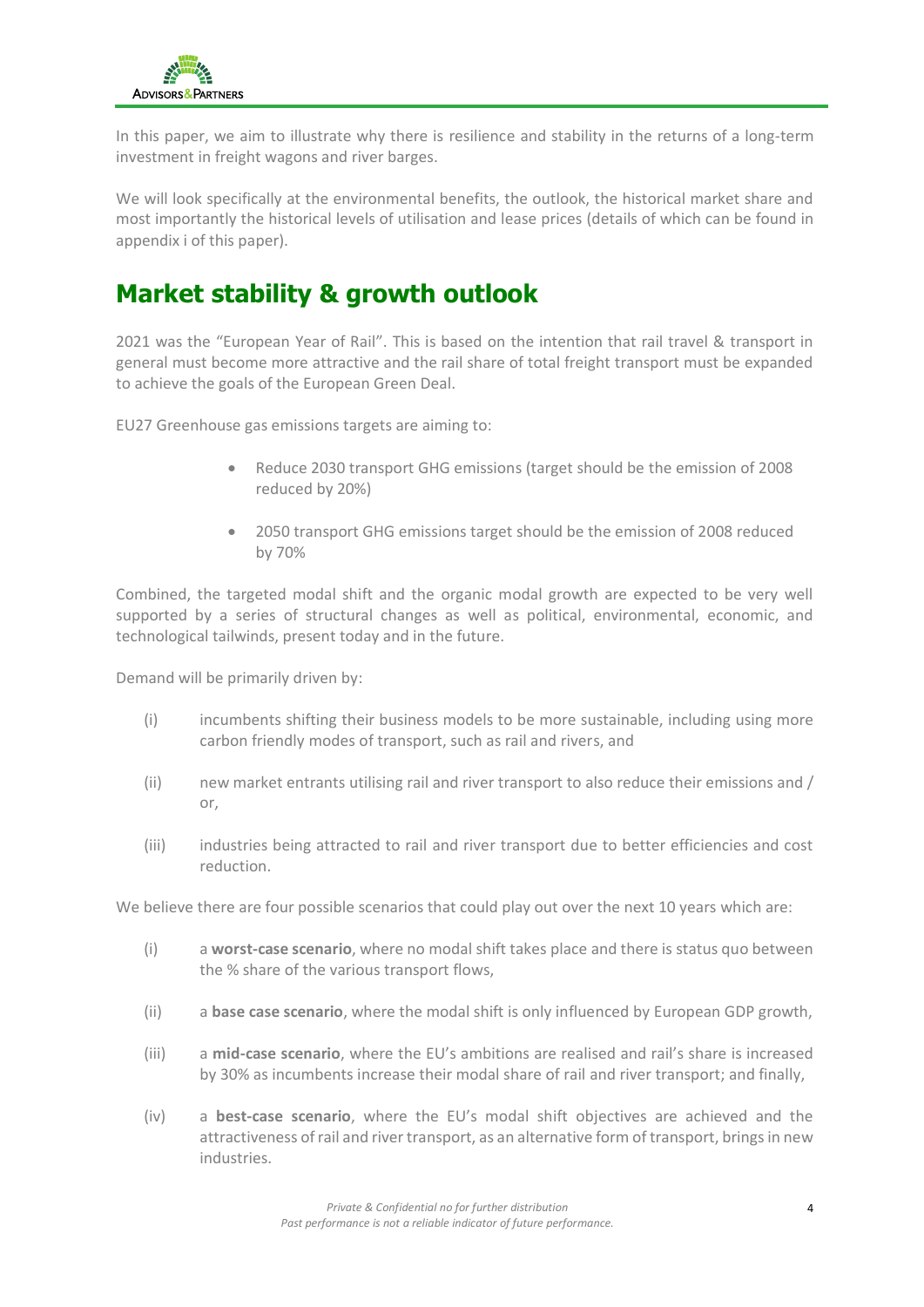

**It is our opinion that the share of both rail and river transport flows will increase beyond the midcase scenario and into the best-case scenario**.

We will aim to explain why we believe this to be the case, why we are embarking on our project and launch a series of investment funds **to raise a total of EUR 2.4 bln of equity** from institutional shareholders **investing in EUR 6.0 bln of transportation equipment assets**, of which **3.6bln or 60% will be in new equipment**.

That will help capture this growth potential and be at the forefront of the EU's climate change initiatives over the next two decades whilst providing a stable and recurrent financial return.



*Sources:* 

*<https://www.eea.europa.eu/data-and-maps/indicators/transport-emissions-of-greenhouse-gases-7/assessment/> <https://www.statista.com/statistics/267898/gross-domestic-product-gdp-growth-in-eu-and-euro-area/>*

## **Environmental considerations**

Freight transport represents almost 10% of all  $CO<sub>2</sub>$  emissions in Europe. This is mainly caused by our heavy reliance on trucks. 75% of the entire freight sector is using road networks. The result of such high road usage is already noticeable today. Each year, a driver spends on average 120 hours in traffic jams and 50,000 people die prematurely because of air pollution and road accidents. <sup>(1)</sup>

Since 1990, railway energy consumption has improved by 37% per transport unit (2)

- While the rail sector carries 8% of the world's passengers and 7% of global freight, it uses only 2% of total transport energy, proving its exceptional energy efficiency credentials;
- **Rail freight is responsible for just 3% of emissions for freight transport;**  $^{(3)}$
- Whereas a lorry requires approximately 2.214 megajoules (MJ) of energy expenditure per kilometre to move 1 ton of goods, a freight train only needs 0.295 MJ. <sup>(4)</sup>

*Advisors & Partners LLP model & estimates.*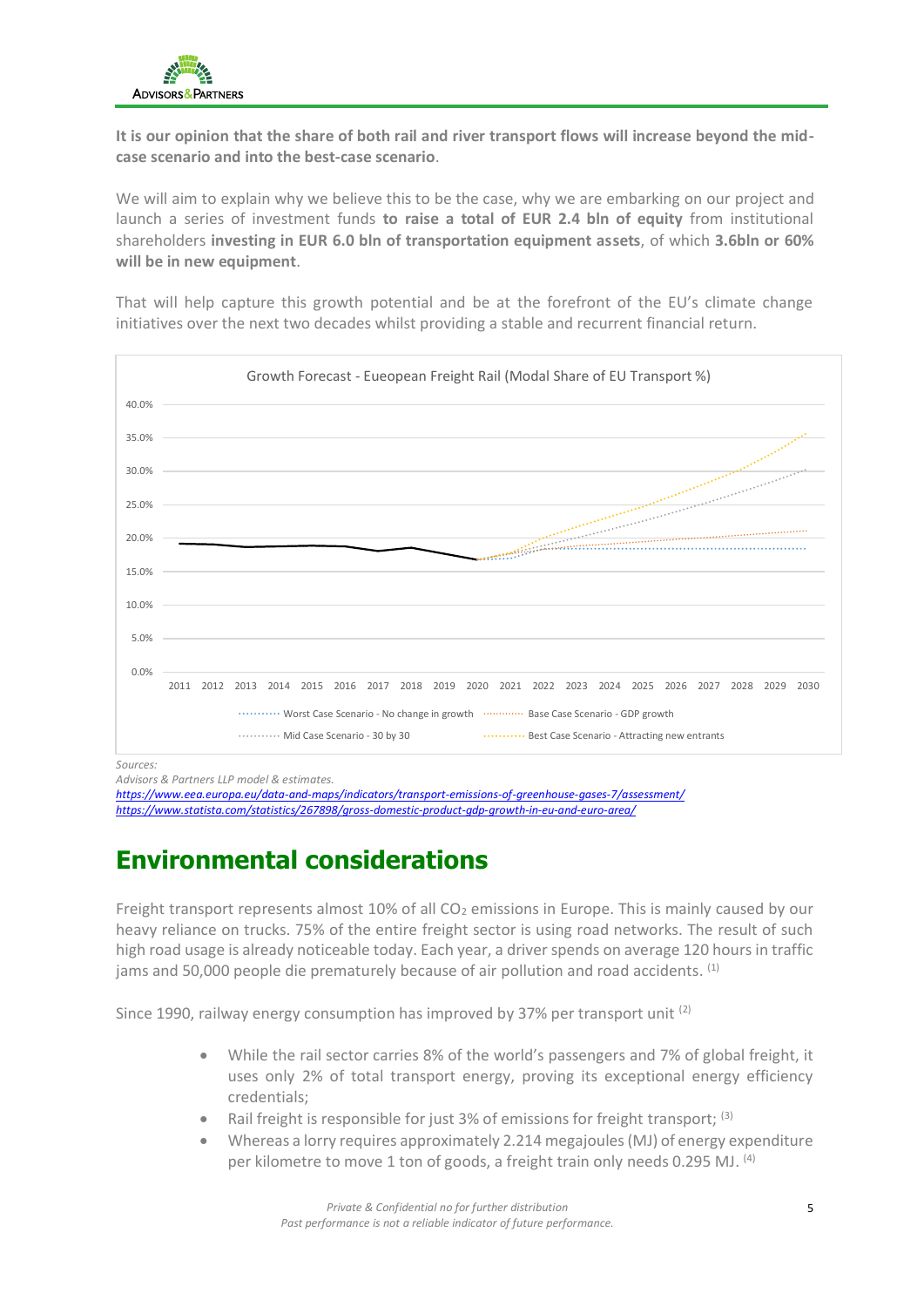

By 2030, freight transport is expected to grow by 30%. According to some measurements, this is roughly the size of the entire German freight transport market, or an additional 1 million trucks added onto European roads<sup>(5)</sup>.

If nothing changes, the impact on our environment and society will be considerable and potentially very dangerous from a social and environmental perspective.

One 38-tonne truck emits 62g of CO<sub>2</sub> per tonne / kilometre. 1 million trucks will emit an additional **62 tonnes** of CO2 per / tonne kilometre.

### *We urgently need a modal shift and reduce road usage….*

The expected freight transport growth of 30% by 2030, will urgently need to be shifted away from the roads and onto the underutilized railways and inland waterways. Freight transport by rail and the inland waterways are much more climate-conscious and safer modes of transport than road and now offer a higher degree of interconnectedness with new infrastructure projects completed or underway; new technologies are being developed, such as digital automatic coupling (DAC), that offer more efficient operations.

### *Road versus rail and river transport…*

Transport by rail (6):

- Has 12 times less external cost for society
- $\bullet$  Emits 9 times less CO<sub>2</sub> emission
- Emits 8 times less air pollution
- Uses 6 times less energy
- Has 85 times fewer casualties

### Transport by river (7):

- $\bullet$  Emits 4 times less CO<sub>2</sub> emissions
- Uses 4x less fuel consumption
- Uses 9 times less energy
- Sources:
- *1. https://lineas.net/en/modal-shift*
- *2. The IEA-UIC Railway Handbook on Energy Consumption & CO<sup>2</sup> Emissions, 2016 Edition*
- *3. The IEA-UIC Railway Handbook on Energy Consumption & CO<sup>2</sup> Emissions, 2016 Edition*
- *4. InRoll AG Jahresbericht, 2018, p11.*
- *5. https://lineas.net/en/modal-shift*
- *6. Rail Freight Forward – "30 by 2030: Towards a Better Transport Mix for Europe's Future"*
- *7. Touax Group*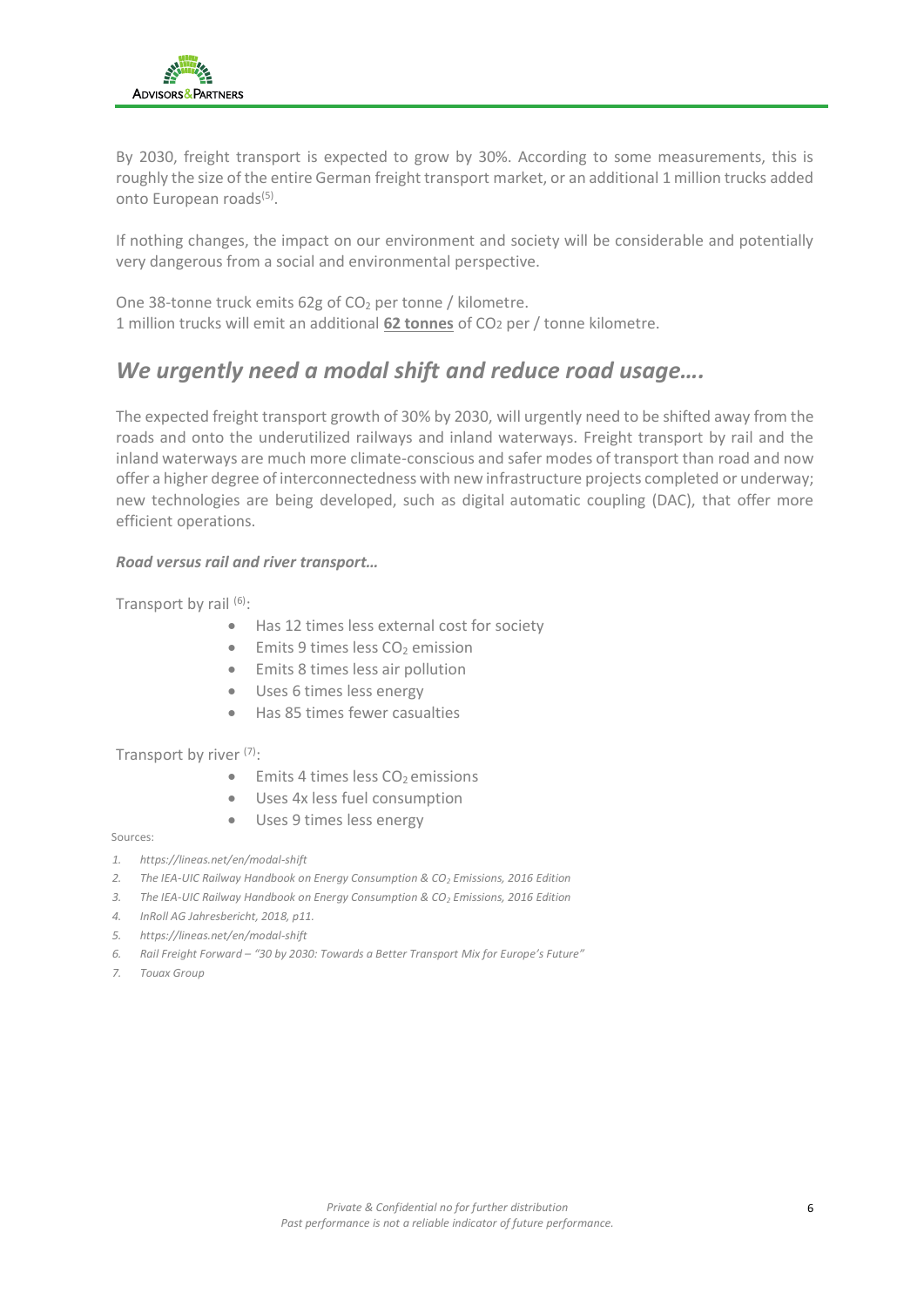

### **Historical market share**

The freight transport market with its fleets of trucks, freight locomotives, wagons and river barges are an important economic sector for Europe. Its impact on the environment and society is often underestimated but significant: an estimated 275 million tons of  $CO<sub>2</sub>$  emissions and 50,000 premature deaths/fatalities are caused each year (1).

The current European modal split is 75% road freight, 18% rail freight and 6% for inland waterways (chart 1) and if this ratio between the three modes persists, the annual  $CO<sub>2</sub>$  emissions are expected to increase by circa 80 million tons by 2030, severely endangering the attainment of the Paris 2030 goals <sup>(1)</sup>.

Existing road congestion will further worsen with an expected economic loss of 1% of GDP per annum and the number of fatalities and additional premature deaths due to air pollution will cause significant societal costs <sup>(1)</sup>.

Today, huge volumes of goods are transported across the continent. There is an opportunity to focus on the largest and longer distance flows and put interventions in place to shift these volumes which are more suited to freight rail. Major flows move from / to Spain and Portugal, across France to countries in Central and Northern Europe, particularly Germany, Belgium, and the Netherlands. More than 40 billion tkm of road freight move across France per year, with an average transport distance of over 500km—this distance is the sweet spot for rail and river transport, yet only 5 per cent is on rail. Capturing 50 per cent of this traffic would boost freight rail modal share in France by 5.5 percentage points, from 8.7 per cent to 14.2 per cent <sup>(2)</sup>.

For long-distance journeys (road distances over 300kms), Rail is attracting new industries due to its performance, reliability, new transportation concepts and interconnectedness with other modes of freight transport. One of the main benefits of rail freight is that only a few individuals are responsible for moving vast quantities of goods. For the equivalence of 40 to 60 trucks, only one locomotive driver is needed. With just a few individuals, large quantities of goods can be transported from point A to point B over long distances. Hence, shippers can save large sums of money. The same can be said of river transport that river barge (2,500 tonnes) can replace 65 (38-tonne) trucks  $^{(2)}$ .

**Rail freight transport has six times lower energy consumption compared to road transport; this translates into six times lower external costs. It also produces nine times less CO<sup>2</sup> emissions with 85 times fewer casualties.**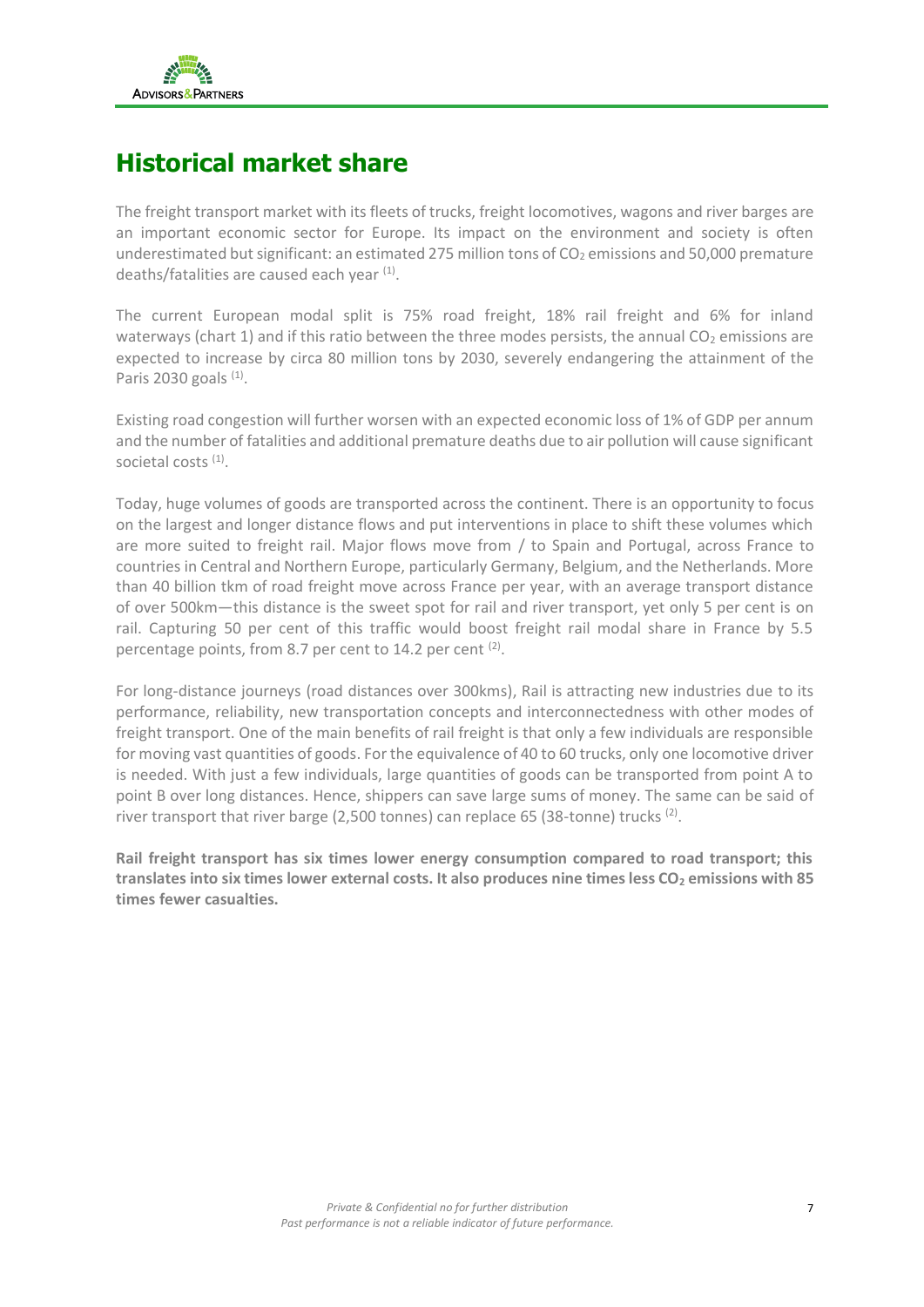



### Chart 1 – Historical Modal Market Share 2009 - 2019

*Source[: https://uic.org/IMG/pdf/2020\\_report\\_on\\_combined\\_transport\\_in\\_europe.pdf](https://uic.org/IMG/pdf/2020_report_on_combined_transport_in_europe.pdf)*

Chart 1 provides historical insight on the modal share of freight transport from 2009 to 2018. The ratio between the three modes has remained largely consistent and without any significant tailwinds to drive a modal shift, would likely remain the same going forward.

The Rail Freight Forward ("RFF"), a coalition of European rail freight companies that are committed to drastically reduce the negative impact of freight transport on the planet and mobility, has set bold ambitions to increase freight rail's modal share from current levels to 30% by 2030 <sup>(3)</sup> and through the European Commission's European Green Deal, reduce overall carbon emissions by 50% by 2030.

**Achieving these ambitions would see freight rail volumes grow by around six per cent a year in tonne-kilometres (tkm)**. (2)

<sup>1</sup>*Sources: freight forward European rail vision 2030, Touax Group 2019*

<sup>2</sup>*Source: McKinsey & Co – bold moves to boost European Rail Freight – 2021*

<sup>3</sup> *https://www.railfreightforward.eu/sites/default/files/downloadcenter/rff\_cer\_position\_paper.pdf*

### **Market structure of freight rail and river transport**

It is important to understand the market structure of freight rail and river transport operations. One of the historical factors prohibiting capital and investment into rail and river transport was the complexities of operational leasing and for rail, in particular, the difficulty to operate the Entity in Charge of Maintenance (ECM) functions, which are complex, intensive and highly regulated. Operating the equipment along the waterways and rail corridors also requires extensive infrastructure to be in place, in the form of workshops, warehouses and personnel. For rail, this needs to be in accordance with the Office for Rail Regulations (ORR). The ORR regulations, 18A(2) and 18A(3) require an ECM to ensure that the vehicles for which it is responsible are safe to run on mainline railways. These complexities mean that the rare knowledge, skills and experience are concentrated amongst a small number of incumbents. Financial investors simply do not have the skill set, experience and certification to manage and maintain the equipment, therefore it is necessary to partner with an operating company, that does.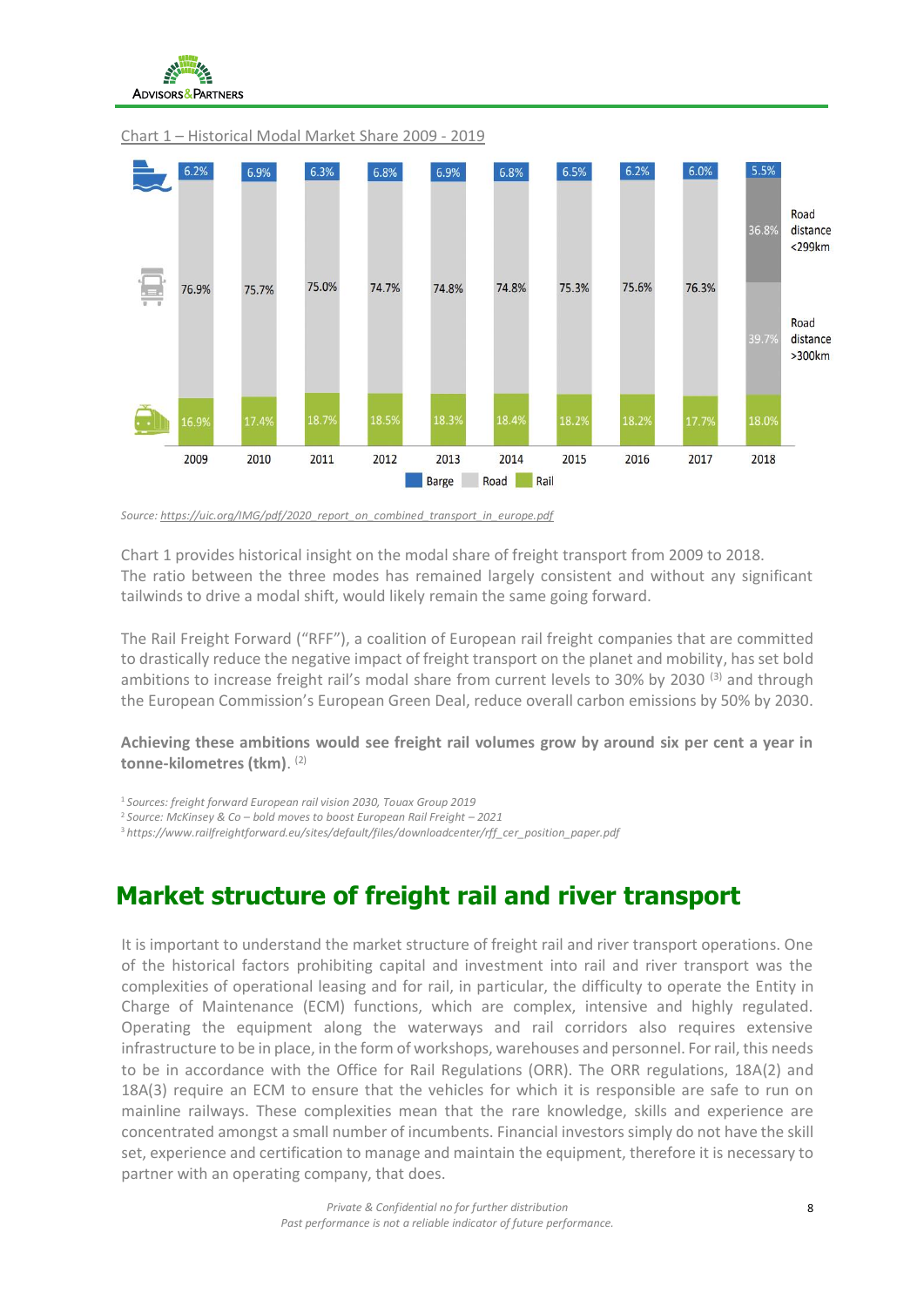

We have summarised below some of the key characteristics of both rail and river transport:

### **Strategic assets**

With over **215,000 km of rail infrastructure** organized across 11 rail corridors in 23 countries and over **37,000 kilometres of waterways** that connect hundreds of cities and industrial regions, the European rail and river infrastructure network **is a long term strategic and essential asset for the European transport industry**. The interoperability between maritime ports, road networks and infrastructure development supporting rail and river transport is not easily decommissioned and replaced due to the strategic and integrated nature of maintaining and operating the rolling stocks and river barge fleets within the overall supply chain and lack of alternatives. Halting investment in rail and river transport would lead to facilities shutting, skilled jobs being lost, multi-national companies moving into other sectors or overseas and SMEs struggling to find work. **These assets have no replacement risk for the foreseeable future.**

### **Long term investment**

Rolling stock is considered to be a robust asset with a long lifespan of more than 36 years. River barges can operate for up to 50 years and the useful life and value of the assets can be influenced and extended with experienced operators of the equipment. Both assets are widely considered to have a low level of obsolescence due to the lack of moving parts and are not self-powered. They are also very standard assets with much of the infrastructure designed around them.

### **Strong barriers to entry**

Limited manufacturing and maintenance capabilities are a strong barrier to entry in a highly regulated industry (for rail) , with significant infrastructure requirements and engineering and technical expertise needed. Investors need to partner with an operating company to access the infrastructure and skillset to operate these assets.

### **Low-risk business model**

Lessors do not take any usage risk within the lease contracts. As above, there are also very limited disruption risks as there is no foreseeable technology to replace the role of rail and river in the transport sectors. Credit risk exposure to the end users (the Lessees) is also reduced by having a diversified experienced customer base of high credit quality that can easily reposition the rolling stock to locations of higher demand as opposed to a real estate investment.

### **Stable revenue stream**

Lease revenues display stable income streams organised through long-term operating rental contracts of between 4 to 6 years for freight wagons and up to 10 years for river barges, with a diversified customer base of high-quality customers across a range of industries. Due to the longterm lease contracts, the lease revenues are less impacted by short - or medium-term events over the market cycles.

### **Predictable cash flows**

Predictable cash flows are backed by (i) Hardy utilisation rates throughout the economic cycle; (ii) Medium to long term lease contracts; (iii) Strong re-lease / renewal rate amongst end-users; and (iv) Lease rates increasing steadily throughout the lifetime of a railcar; (v) Limited contract termination risk due to high switching costs and operational risks related to logistic issues versus marginal cost savings of the lease rental rates; and (vi) Long-term visibility of cash flows enabling a very stable and recurrent yield to shareholders.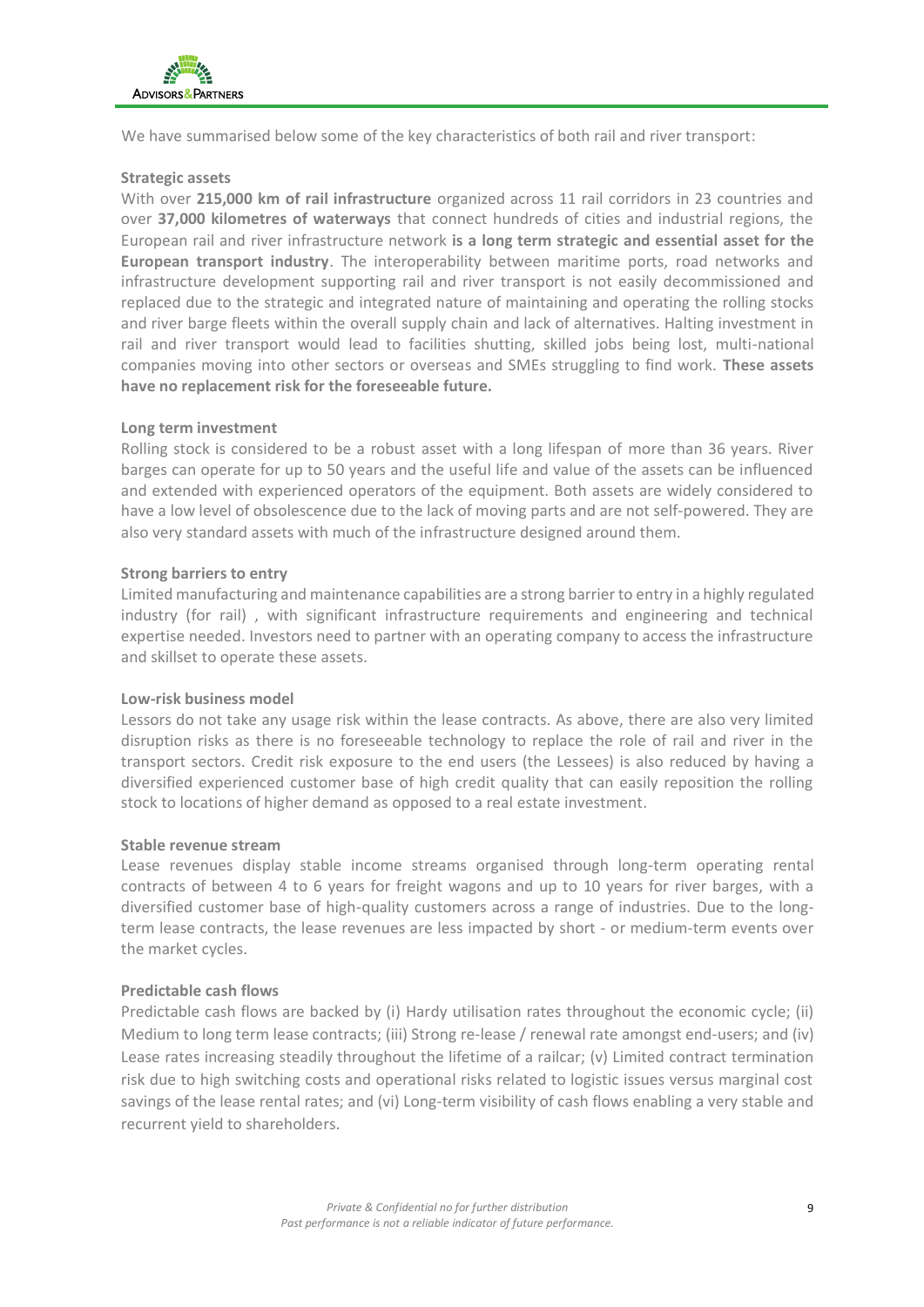

## **Key drivers and growth opportunities**

There are several key drivers, or tailwinds, that are expected to assist in the modal shift and potential growth opportunities for both rail and river transport.

### **Government Action**

The European Union has set a bold ambition to reverse the decline and accelerate the share of goods transported using rail and river networks. **The EU has plans to help double freight rail's modal share**  by 2030<sup>(1)</sup>. Achieving this ambition would see freight rail volumes grow by around six per cent a year **in tonne-kilometres (tkm).** (2)

Freight rail is responsible for less than 0.5% of transport-related greenhouse gas emissions<sup>(3)</sup>. EU initiatives such as the European Year of Rail in 2021 help to promote rail as an alternative mode of transport.

<sup>1</sup>*https://www.railfreightforward.eu/sites/default/files/downloadcenter/rff\_cer\_position\_paper.pdf*

2 *(Source: McKinsey – January 2022)*

3 *(Source[: https://ec.europa.eu/commission/presscorner/detail/en/ip\\_20\\_2528\)](https://ec.europa.eu/commission/presscorner/detail/en/ip_20_2528)*

### **Environmental Action**

The environmental and  $CO<sub>2</sub>$  benefits of rail and river transport over other modes of transport are actively driving a modal shift to rail and creating a dynamic alternative to other forms of transport. This is particularly so for goods transported over longer distances (300 km). European initiatives such as the European Green Deal provides the action plan to halve carbon emissions by 2030 and be carbon neutral by 2050, as well as ease the congestion of major road connections and improve road safety.

### **Infrastructure financing & development**

Many infrastructure projects across Europe require an effective and environmentally friendly way of transporting goods and waste products, either by rail or via the inland waterways on barges. Such projects, amongst others, include the Connecting Europe Facility (CEF) (2014 – 2020), the Trans-EU Network for Transport (TEN-T) and the 30 Priority Projects [\(https://ec.europa.eu/inea/ten-t/ten-t](https://ec.europa.eu/inea/ten-t/ten-t-projects/projects-by-priority-project)[projects/projects-by-priority-project\)](https://ec.europa.eu/inea/ten-t/ten-t-projects/projects-by-priority-project), the development of the North Sea – Mediterranean and Atlantic Corridors, the Seine-Nord Europe Canal Project, the Grand Paris Project (Europe's largest building project) and the new High Speed 2 (HS2) railway project in the United Kingdom. These projects will only encourage an increase in overall demand over the mid to long term.

### **Fleet replenishment (procurement gap) – Freight rail**

The European rail fleet is very old with circa 400,000 wagons over 30-years old <sup>(1)</sup>. and in need of replacement. The replacement of old equipment and the procurement of new equipment creates continuous investment opportunities for investors with long-term stable capital that can fill this procurement gap.

The demand and increased use of containers in intermodal transport sectors are a driving force behind new fleets. This has more than compensated for the losses in bulk cargo transport in the sector. It is expected that the intermodal sector will grow more than 1.7x as fast as gross domestic product over the next decade and will thus account for most of the transport volume which is expected to increase by more than 2.5% per annum $^{(2)}$ .

<sup>1</sup> *Source: Touax Group* 2 *Source: SCI Verkehr, KFW IPEX-Bank*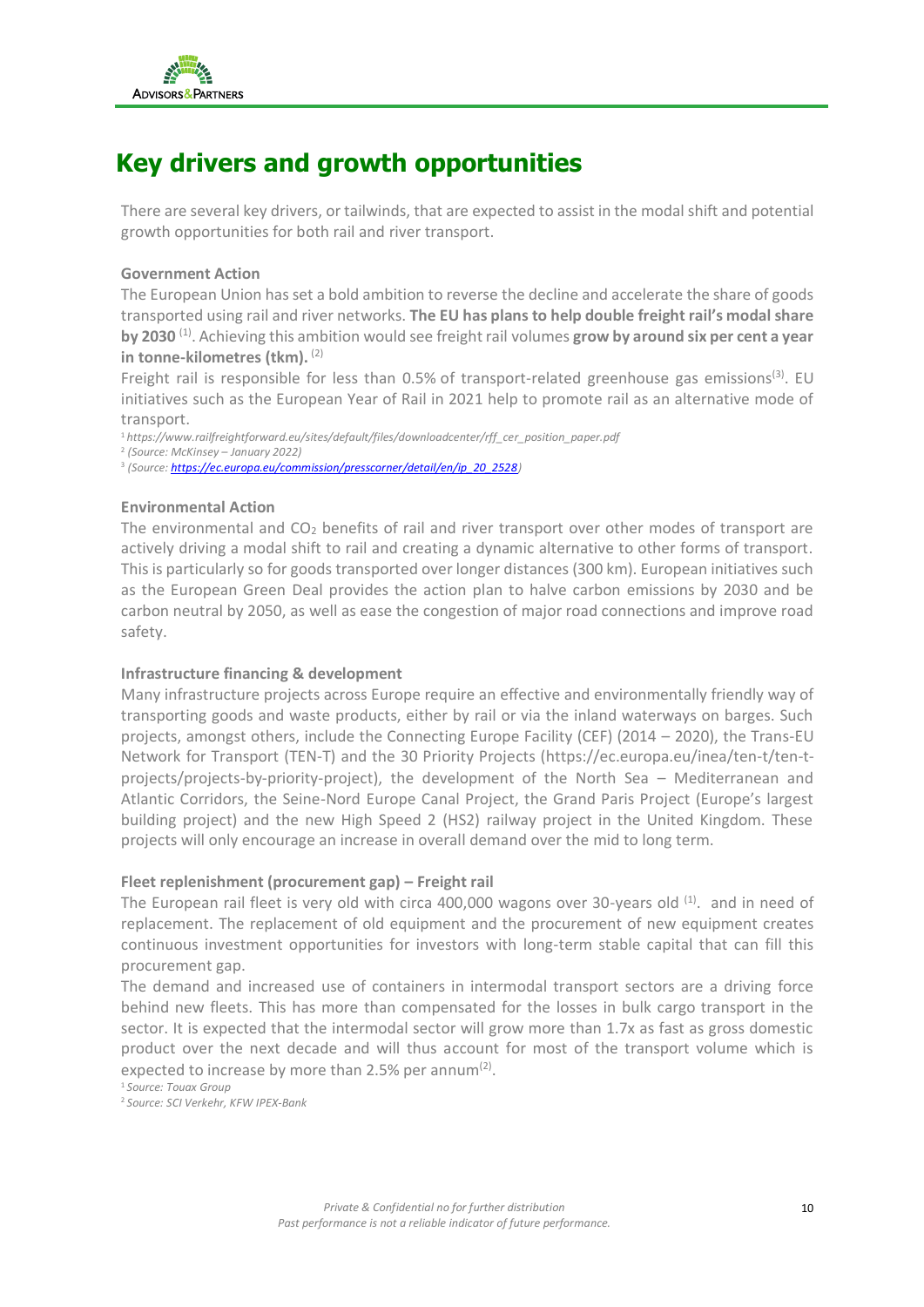

### **Inflation**

The war in Ukraine has led to further spikes in energy prices, which will keep headline inflation very high in the coming months. Eurozone inflation was 5.1% in January, 5.8% in February and 7.4% in March. Thereafter, inflation is projected to ease back towards its target. Inflation is set to average 5.1% in 2022, 2.1% in 2023 and 1.9% in 2024. <sup>(1)</sup> Headline inflation reached 7.4% in April 2022 and is projected to remain elevated over the coming quarters (see the below chart). (2)

### Euro area HICP



Note: The vertical line indicates the start of the projection horizon.

<sup>1</sup>*Source[: https://www.ecb.europa.eu/pub/projections/html/index.en.html](https://www.ecb.europa.eu/pub/projections/html/index.en.html)* <sup>2</sup>*Source: EC Eurostat Statistics & European Central Bank*

Inflation is being driven mainly commodities prices, and in particular by energy price inflation, which rose to around 32% in February, mostly on account of higher gas and electricity tariffs. These two components are also expected to sustain energy inflation at high rates over the year. By contrast, the contribution from fuels is expected to fade away in 2022 owing to base effects and an assumed downward-sloping profile of oil prices. Electricity and gas tariffs recorded large month-on-month increases, with prices being reset for the new year in many countries, and further increases are expected in the year as the surge in wholesale gas futures prices caused by the war in Ukraine is gradually passed on to consumers (although base effects imply some declines in annual inflation rates later in the year).

Headline inflation is expected to decline in the second half of the year on the back of large negative base effects and an assumed downward-sloping profile of oil prices.

In general, rising inflation may have an overall positive impact in owning and leasing of transport equipment. However, both market timing and navigating any changes in inflation by SETEF's investment team is critical in determining the performance and investment returns of the assets.

Rising inflation may positively impact the re-sale value of the assets, as rising inflation may increase the underlying prices of the raw materials used to manufacture the equipment, i.e., (steel, iron ore and prices of the wheel sets etc.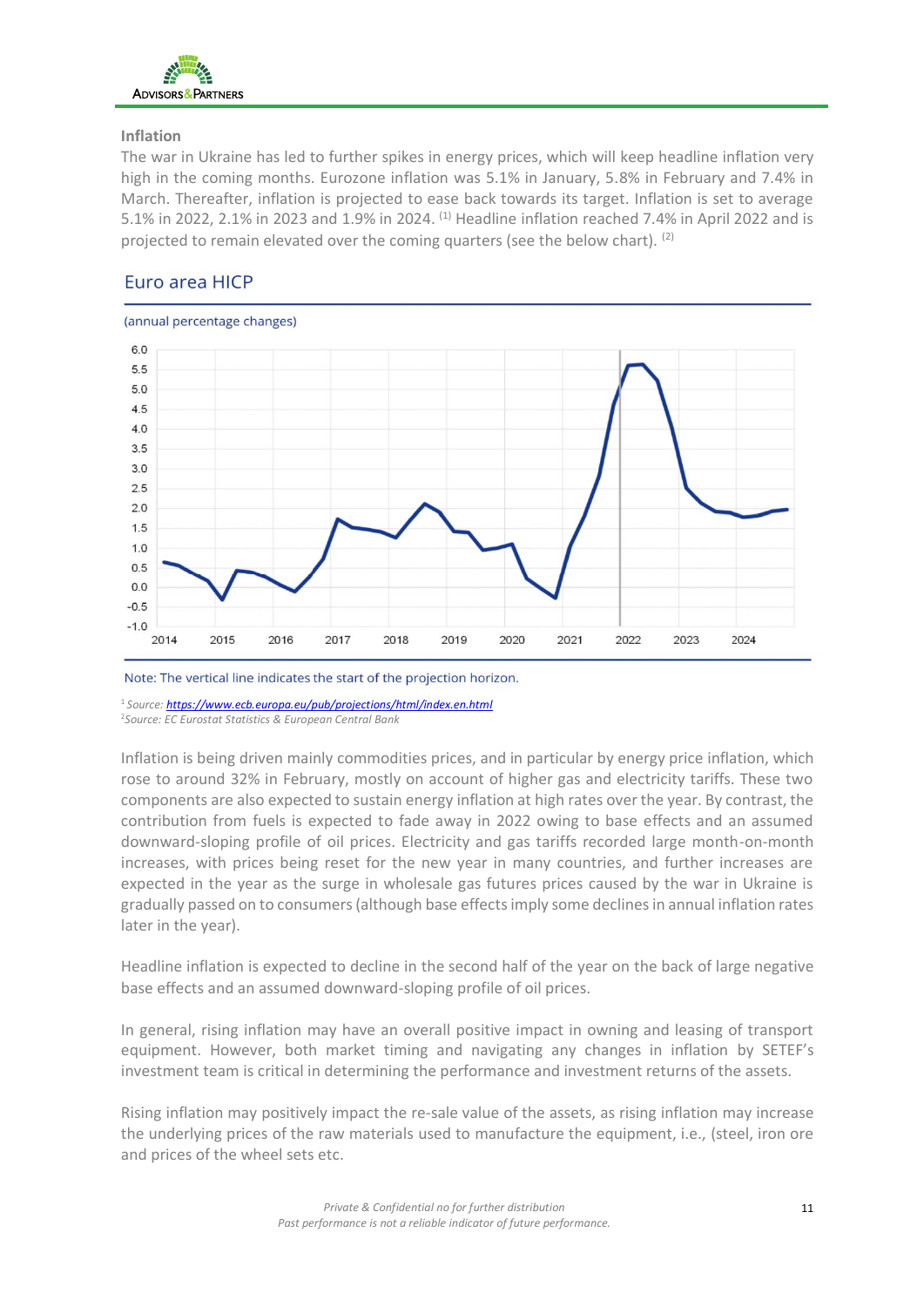

Rising inflation may positively impact the per diem lease prices at the point of renewing existing lease contracts or negotiating new lease contracts with customers.

Rising inflation may negatively affect the manufacturing price of new equipment as raw material prices rise and may impact the procurement costs of new equipment.

### **Interest rates**

Lease rentals are typically a reflection of the weighted average cost of capital (WACC) of the lessor, which it has built or ordered the equipment and is then rented to the lessee on long term operating leases.

Rail wagons being long-life items (c. 36 years) they generate cashflow over a long period of time and thus tend to be financed on a long-term basis.

The debt element of the WACC will consequently be based on long term interest rates, which broadly and slowly follow the trajectory of short-term interest rate with a time lag. Think of a sea wave with its amplitude generally decreasing as it progresses. Central banks only act on short term interest rates, then the market adjusts the long-term portion of the interest rate curve depending in its risk perception of the future.

Historically, there was a strong relationship with lease rates and long-term portion of the interest rate curve. **Short term fluctuations** of interest rates, in either direction, did not strongly correlate with per diem lease prices.

There are several reasons for this:

i) The shorter-term cost of money does not impact lease prices as contracts' duration is typically around  $4 - 6$  years in length, so is broadly immune to short term fluctuations in interest rates.

ii) Changes in regulatory costs and bad debt provisions might cause the lessor to change their pricing structure, irrespective of changes in the cost of funds.

iii) Specific contract terms in the lease agreements such as milage and whether the ECM (Entity in Charge of Maintenance) functions are carried out by the lessor or lessee, will also have a larger impact than cost of funds.

**Longer term directional changes** in interest rates may have a greater impact on per diem lease prices as the interest rate trend may overlap with the renewal of the lease contracts thus providing the opportunity for the lessor to recalculate the per diem lease price, by factoring in prevailing interest levels. Generally optimising WACC.

Given that all equipment lessors will be subject to the same interest rate tide effect at any point of time, the increase in rates will not jeopardise the competitive position of one given lessor, also because the competitive position is mainly driven by commercial, maintenance and repositioning terms, which are of utmost importance to the industrial end-user.

A key factor to consider is that the bank base rate of interest sets the short-term interest rates between the commercial banks and the central bank. Changes in interest rates mainly have an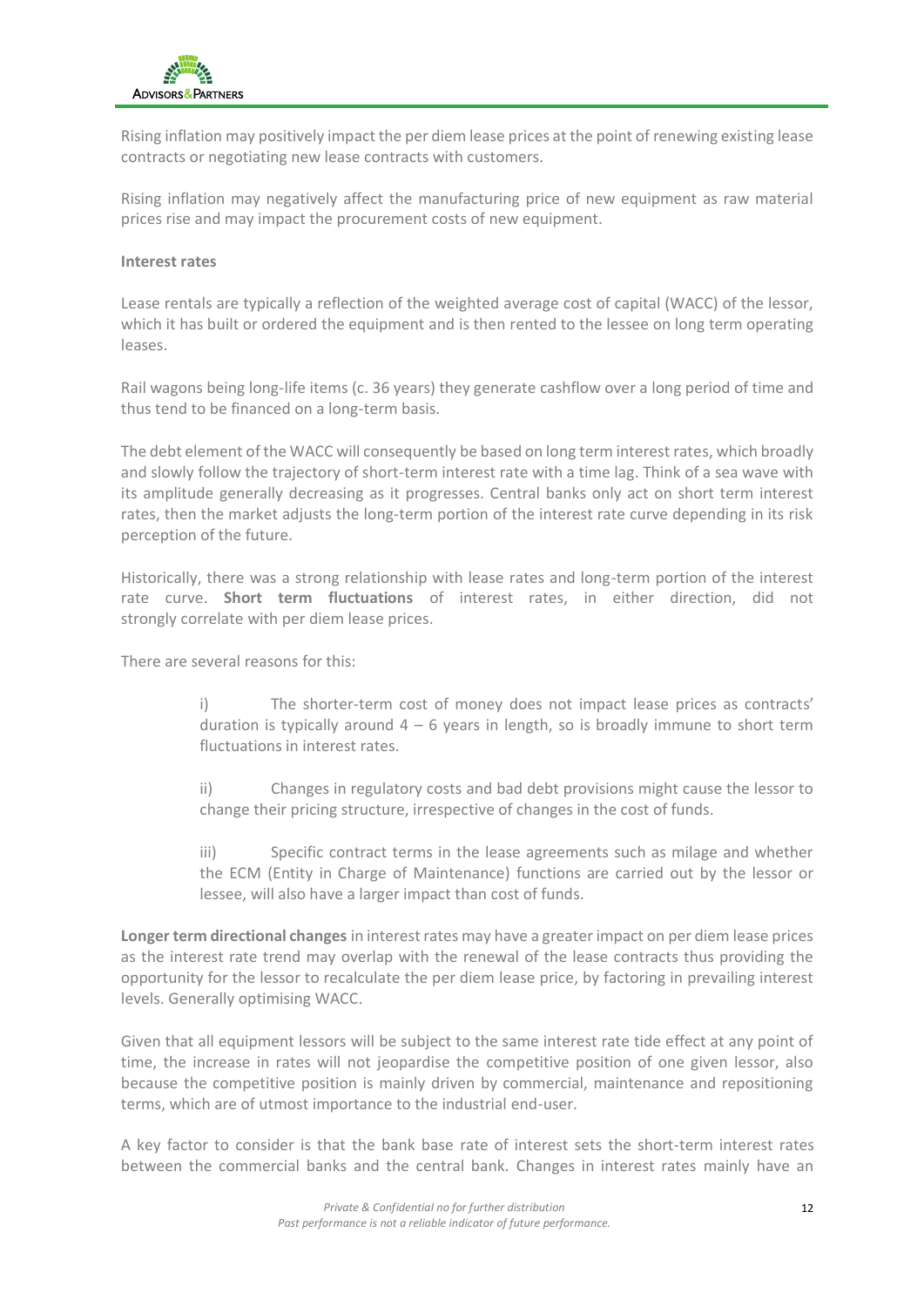

immediate effect on variable interest credit facilities, such as overdraft facilities. Finance companies offering loans that have a fixed interest cost can't simply adjust the interest rates they charge their customers to reflect any changes in the bank base rate during the term of the agreements. Generally, lending to customers looking to finance part of their capital equipment assets will be on a fixed term basis. On average finance companies will lend either on a 3-to-5-year fixed term basis, after which a balloon payment or refinancing takes place. Any refinancing will take into consideration the anticipated average bank base rate that will apply for the term of the new credit facility.

### **Innovation & technology**

New technologies being incorporated into rail freight transport will help to further drive costs lower and improve operational efficiencies.

Recent technological advances include digital automatic coupling technology. Digital Automatic Coupling ("DAC") is seen as the key technological development in Europe for Freight Rail as it is an enabling technology for the full automation and digitisation of rail freight transport. Digital automatic coupling speeds up the formation of freight trains and will make both longer and heavier trains, which in turn increases the capacity and quality of rail freight, thereby contributing to the transport transition from road to rail. It is expected that DAC will open the door to comprehensive automation and digitalisation of rail freight. The capacity of shunting yards and trans-loading stations can therefore be increased significantly. The introduction of DAC signifies a digital revolution for freight transport on the railways.

The introduction of a European Rail Traffic Management System (ERTMS) and electronic interlocking will increase the efficiency of the infrastructure. This efficiency potential is considerable because it has been inadequately harnessed until recently.

### **Evolving market structure (leasing vs owning, private vs public ownership)**

Lastly, the market structure is also shifting towards the leasing model vs owning equipment. This structural shift has only been accelerated with the onset of the COVID-19 pandemic, as operators restructure their balance sheets and free up working capital for their core business, by selling noncore assets such as rolling stock. This structural change creates good investment opportunities for shareholders. Secondly, there is a trend towards more private ownership and entrepreneurship. Since 2007 new EU regulations, Government-owned operators are in decline with a shift towards private ownership. This privatization is driving competition and stimulating business <sup>(1)</sup>. 1 *Source: Market Research.com*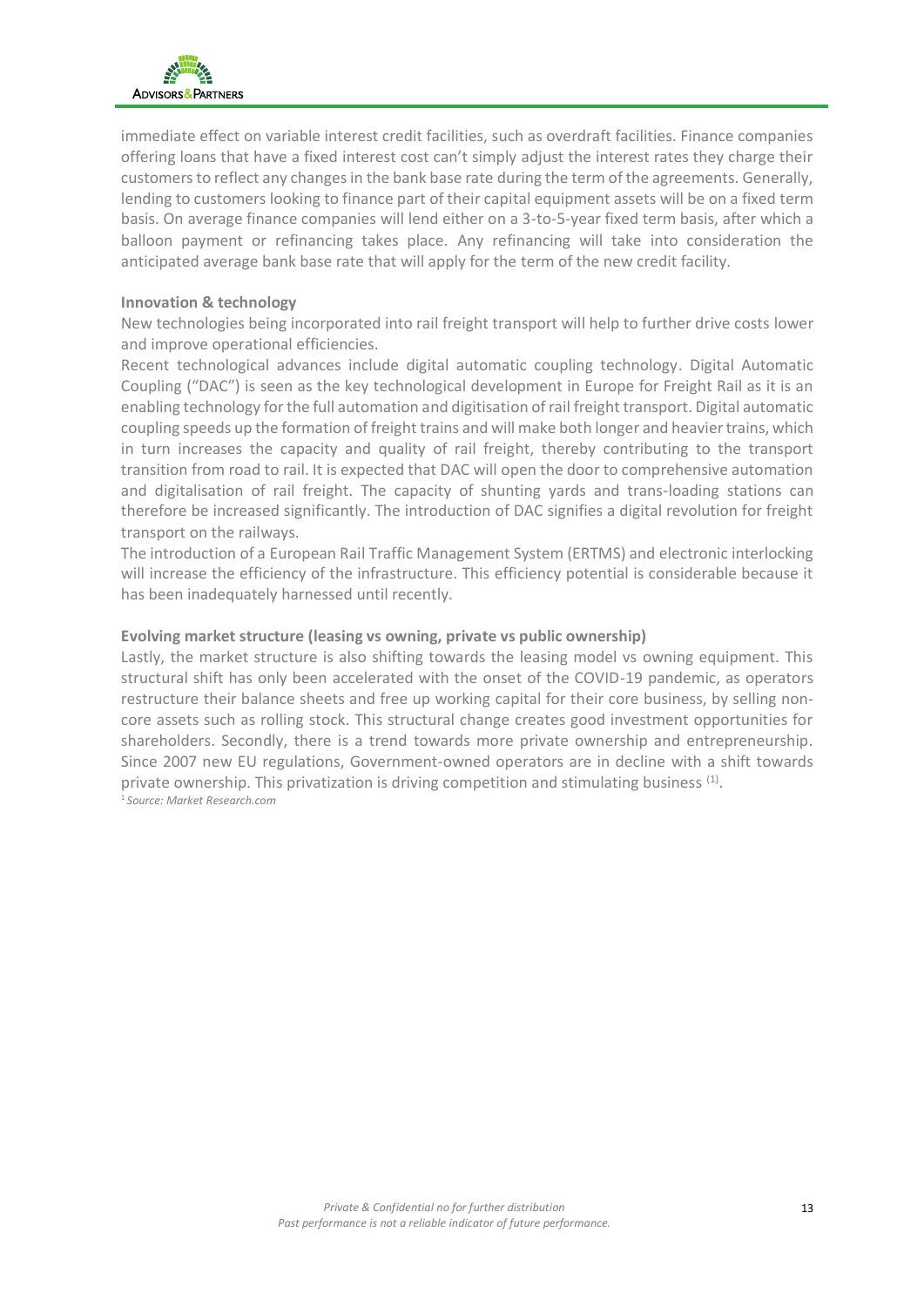## **Growth in demand for rail and river transport**

We have previously discussed the favourable tailwinds that will help drive future growth and contribute towards increasing the supply side of the equation by replacing old and developing new fleets of equipment whilst encouraging the modal shift from road use. It is equally important to assess the future demand for environmentally friendly modes of transport.

Growth in demand will come from two areas**:**

- **Organic growth driven by climate initiatives**, where incumbents need to evolve their business models to incorporate sustainability and climate change initiatives. Customers that view climate change as an integral part of their business model will seek to ensure that all parts of the value chain are compliant, and this will include transport shifting from road to rail and river transport will help achieve their target ambitions.
- **New customer industries,** by attracting new industries into using rail and river transport, either from an environmental perspective or through better efficiencies in using the rail and river networks.

### **SETEF will have access to a very diversified customer base, across four main industrial groups.**  Most, if not all will be conscious of climate change and the EU's ambitions to reduce carbon emissions and improve mobility safety. These incumbent users of rail and river transport will be looking at their business models to see how they can do more to support rail and river transport and support the demand for shifting more goods away from using roads to the railways and inland waterways.



A diversified customer base with balanced exposure to industries with different activity cycles

*Private & Confidential no for further distribution Past performance is not a reliable indicator of future performance.*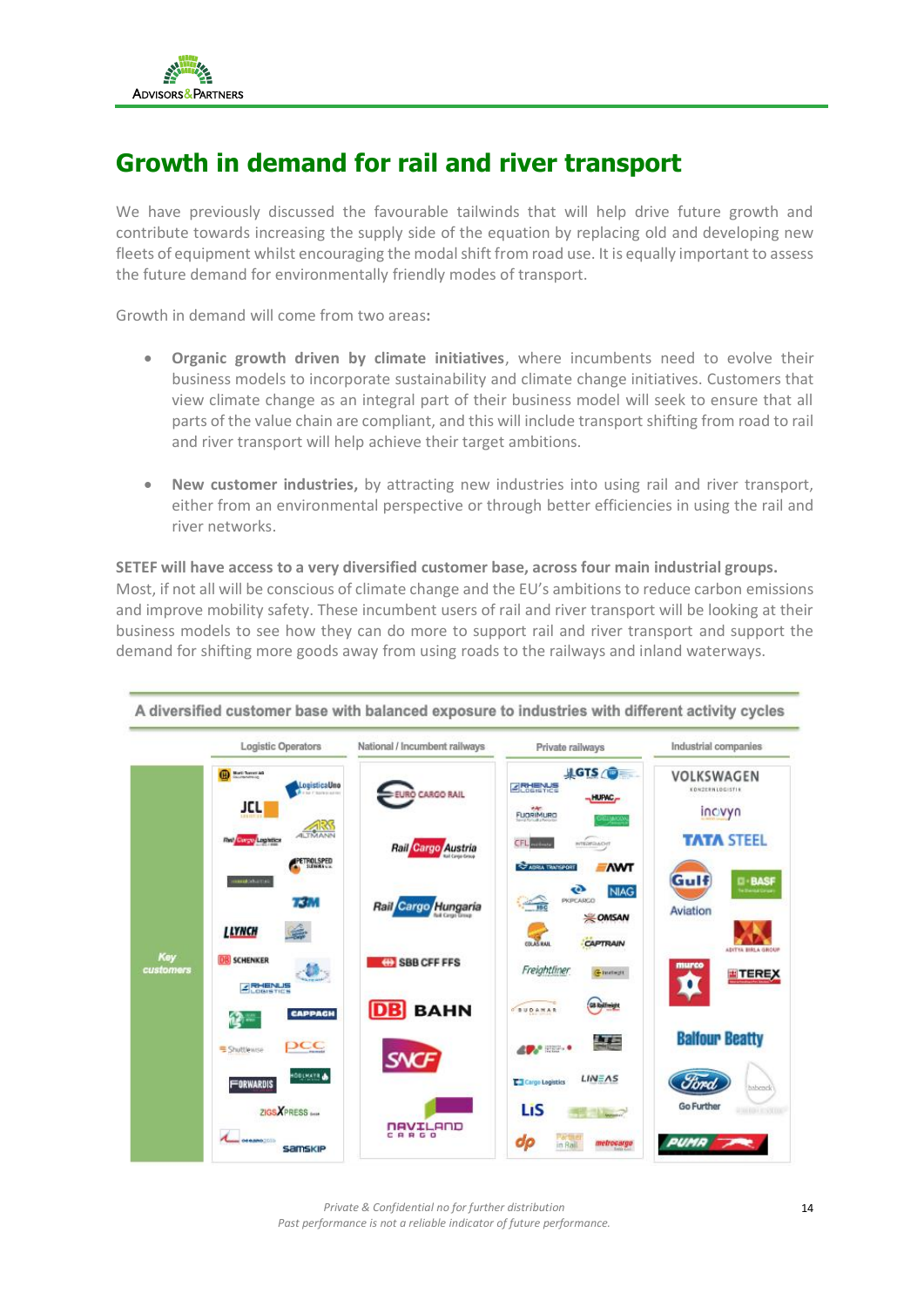

In the table below, we have listed some of those customers who have publicly announced their main climate change objectives, to further demonstrate their commitment and the subsequent demand for environmentally friendly freight transport. Such initiatives will help drive transport climate neutrality and contribute to the modal shift of goods transported on road to railways and inland waterways.

### **Climate Change Initiatives – Key customers driving demand**

| Company                                  | Main Climate Change Objectives                                                                                                                                                                                                                                    | Source                                                                                                                                                                                                                                                                                       |
|------------------------------------------|-------------------------------------------------------------------------------------------------------------------------------------------------------------------------------------------------------------------------------------------------------------------|----------------------------------------------------------------------------------------------------------------------------------------------------------------------------------------------------------------------------------------------------------------------------------------------|
| DANONE                                   | Danone has committed to achieving zero net emissions by 2050                                                                                                                                                                                                      | https://www.danone.com/impact/planet/towards-carbon-<br>neutrality.html                                                                                                                                                                                                                      |
| <b>ArcelorMittal</b>                     | Arcelor Mittal has announced a plan to reduce its emissions by 30% by<br>2050                                                                                                                                                                                     | https://corporate.arcelormittal.com/media/press-<br>releases/arcelormittal-sets-2050-group-carbon-emissions-<br>target-of-net-zero                                                                                                                                                           |
| solway                                   | Solvay aims to reduce its carbon emissions by 1 million tonnes by 2025                                                                                                                                                                                            | https://www.solvay.com/en/sustainability/climate                                                                                                                                                                                                                                             |
| VOLKSWAGEN<br>KONZERNLOGISTIK            | Cut CO2 emissions in Europe by an average of some 17 tons per vehicle<br>by 2030 and be Net carbon neutral by 2050 at the latest                                                                                                                                  | https://www.volkswagenag.com/en/news/2021/04/way-<br>to-zero--volkswagen-presents-roadmap-for-climate-<br>neutral-mob.html                                                                                                                                                                   |
| <b>TATA STEEL</b>                        | Target to reduce steelmaking emissions in Europe by 30-40% by 2030                                                                                                                                                                                                | https://www.tatasteeleurope.com/corporate/news/tata-<br>steel-helps-guide-global-steel-industry-on-its-path-to-net-<br>zero                                                                                                                                                                  |
| $\square$ - BASF<br>The Chemical Company | 25 percent reduction in CO2 emissions already by 2030, and target of net<br>zero CO2 emissions globally by 2050 and Investments of up to €4 billion<br>planned by 2030                                                                                            | https://www.basf.com/global/en/media/news-<br>releases/2021/03/p-21-166.html                                                                                                                                                                                                                 |
| <b>Go Further</b>                        | Ford Motor Company intends to achieve carbon neutrality globally by<br>2050, while setting interim targets to address climate change challenges<br>more urgently, power all its manufacturing plants with 100 percent<br>locally sourced renewable energy by 2035 | https://media.ford.com/content/fordmedia/fna/us/en/news/<br>2020/06/24/ford-expands-climate-change-<br>goals.html#:~:text=annual%20Sustainability%20Report.-<br>,Ford%20is%20the%20only%20full%20line%20U.S.%20<br>automaker%20committed%20to,such%20emissions%20w<br>ith%20carbon%20removal |
| babcock<br>in rate to celver             | Babcock's "PlanZero40 commits" to ambitious Science-Based Targets in<br>line with a 1.5°C limit to global warming and to delivering Net Zero within<br>our own operations (Scope 1 and 2 emission) by 2040                                                        | https://www.babcockinternational.com/wp-<br>content/uploads/2021/08/Babcock-International-Group-<br>PLC-PPN0621-Carbon-Reduction-Plan.pdf                                                                                                                                                    |
|                                          | Between 2017 and 2030 Puma aims to reduce the Carbon Footprint of<br>our own operations (Scope 1 and 2) by 35% (absolute reduction) and the<br>Carbon Footprint of our Supply Chain (Scope 3)                                                                     | https://about.puma.com/en/sustainability/environment/cli<br>mate                                                                                                                                                                                                                             |
| <b>ADITYA BIRLA GROUP</b>                | Reduce carbon emissions to net zero by 2050                                                                                                                                                                                                                       | https://www.adityabirla.com/media/stories/birla-carbon-<br>mission-net-zero-carbon-emissions-by-<br>2050#:~:text=In%20August%202021%2C%20the%20co<br>mpany,redefine%20standards%20for%20the%20sector.                                                                                        |
| <b>RHENUS</b><br>OGISTICS                | Neutralize the carbon emissions of all of its less-than-container-load (LCL)<br>products by 2030                                                                                                                                                                  | https://www.adityabirla.com/media/stories/birla-carbon-<br>mission-net-zero-carbon-emissions-by-<br>2050#:~:text=In%20August%202021%2C%20the%20co<br>mpany,redefine%20standards%20for%20the%20sector.                                                                                        |
| <b>DB</b> SCHENKER                       | DB Schenker wants to make its transport activities in<br>European cities emission-free by 2030                                                                                                                                                                    | https://www.dbschenker.com/pt-<br>en/about/press-center/global-stories/emission-<br>$free-by-2030$                                                                                                                                                                                           |
| INOV                                     | INOVYN is measuring and pushing sustainable development<br>across four key areas: responsible care, carbon neutrality,<br>circularity and value to society                                                                                                        | https://www.inovyn.com/about/sustainability                                                                                                                                                                                                                                                  |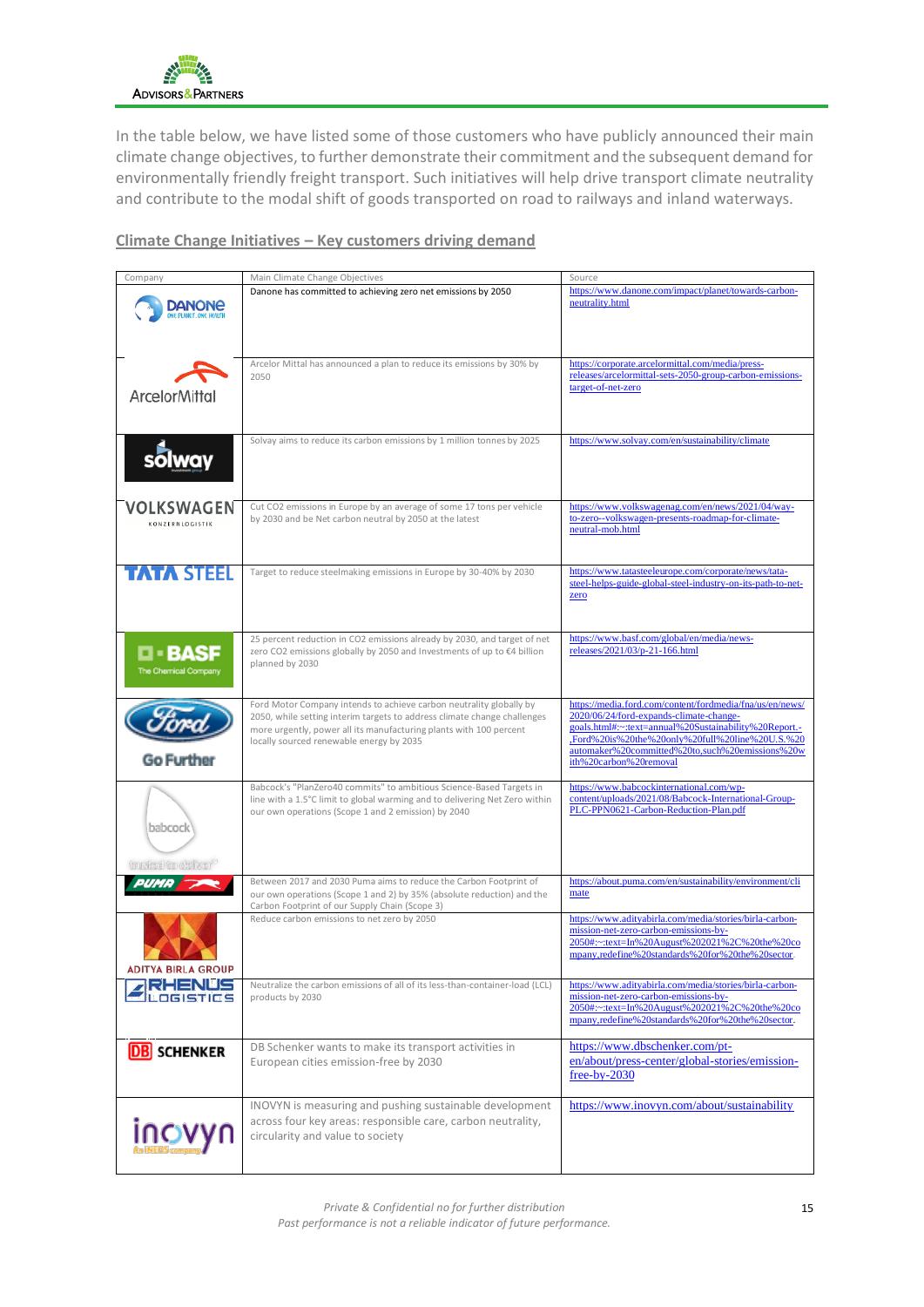

### **Driving demand through attracting new industries**

There is an opportunity to attract new customers to rail and river transport by expanding market share in some industries, such as the paper and pulp, and battery industries.

Today, around 300 million tons of wood are produced in the EU, and most of this is transported by truck over short distances to factories and production sites. According to a recent study, by McKinsey, at least 20 per cent is transported over longer distances, of 250 to 400 km, for which rail would be more suitable. Capturing these flows could potentially add 14 to 15 billion tkm to rail's modal share.

Another possibility could be to capture new European customers that produce batteries for electric vehicles. An average battery weighs around 300 to 500 kg for a mid-sized car. Given current production levels of around 20 million cars per year—and the fact that production of combustion engines will likely cease by 2040—this industry has the potential to add demand for around 5 billion tkm of freight rail per year.

Both wood and batteries are suitable for rail and are often located in specific regions. Putting these industries' logistics and supply chains on rail would require some targeted investments, including the establishment of sidings or direct access points to the rail network; measures to fully optimize lastmile management, and a high level of service to bring both reliability and flexibility to cater to clients' needs.

*Source[: https://www.mckinsey.com/industries/travel-logistics-and-infrastructure/our-insights/bold-moves-to-boost-european-rail-freight](https://www.mckinsey.com/industries/travel-logistics-and-infrastructure/our-insights/bold-moves-to-boost-european-rail-freight)*

## **SETEF's strategy impact on European freight transport**

The European Union has set ambitious targets to decarbonize the transport sector shifting as much as 30 per cent of road freight to other modes of transport, such as rail or waterborne transport by 2030 and to increase this to more than 50 per cent by 2050. These ambitions will help to drive a greener, more digitalised, and robust transport system with built-in resilience to withstand future crises. However, to achieve these ambitions and double rail freight modal share, the volume of goods transported would need to increase from circa 420 billion tkm to over 1000 billion tkm a year-on-year increase of 6.1%.

### **European fleet size:**

The European Centralised Virtual Vehicle Register (ECVVR) indicates that there are 712,265 cars registered in Europe in 27 countries + The United Kingdom, Switzerland, and Norway, of which **400,000 (56% of the total fleet) are over 30 years old and need replacing**. Rebalancing the age structure of the European fleet is of major importance to achieving the European Union's objectives, as a large proportion will urgently need to be replaced, particularly within the largest growth sector, the intermodal, container, and swap body sector.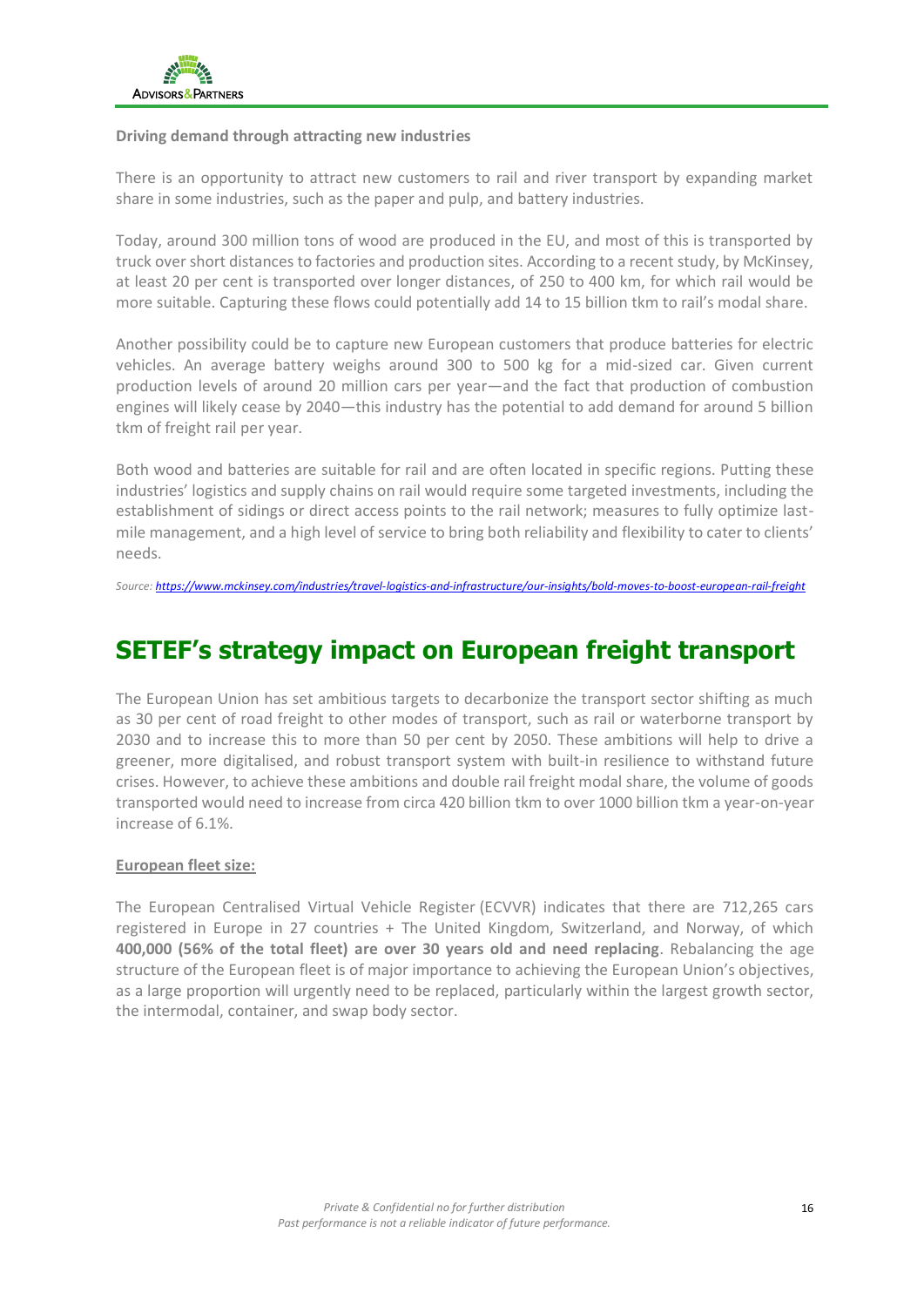



Age structure of European intermodal fleet by wagon type:

*Source: BSL Transportation Analysis (sample includes about 2/3rd of total intermodal fleet in 2017*

### **Manufacturing of new builds**

There are around 20 specialist manufacturers in Europe and the total capacity output is circa 13,000 wagons per year, which represents a small fraction of the overall fleet size. **Estimates put the replenishment rate at just under 2% per annum, which is about 35% of the targeted CAGR growth rates that are needed to achieve the objectives to increase rail's modal share from 18% to above 30% by 2030.** 

There is an urgent need to plug this procurement gap and SETEF will seek to dynamise its cash generation by taking advantage of this expected increasing demand for transport equipment.

The long-term strategy of A&Ps funds, the first of which is the Selective European Transportation Equipment Fund, is to provide long-term capital to the sector to plug this procurement gap and capitalise on the rising demand in the modal share of rail freight, in particular.

### **Strategy impact (10-year time horizon) 2022 - 2032**

The long-term strategy for SETEF and its successor funds is to contribute towards increasing the modal share of the freight rail market, in line with the EU's ambitions. SETEF and its successor funds' 10-year plan is to raise a total of EUR 2.4 bln from shareholders which will translate into an investment of EUR 6.0bln of equipment (new and used), of which 3.6bln (60%) will be in new equipment.

The strategy will have a positive growth impact by (i) increasing the overall market share of freight rail; (ii) increasing the market share in new equipment; (iii) increasing the manufacturing capacity and replenishment rate; (iv) increasing  $CO<sub>2</sub>$  savings.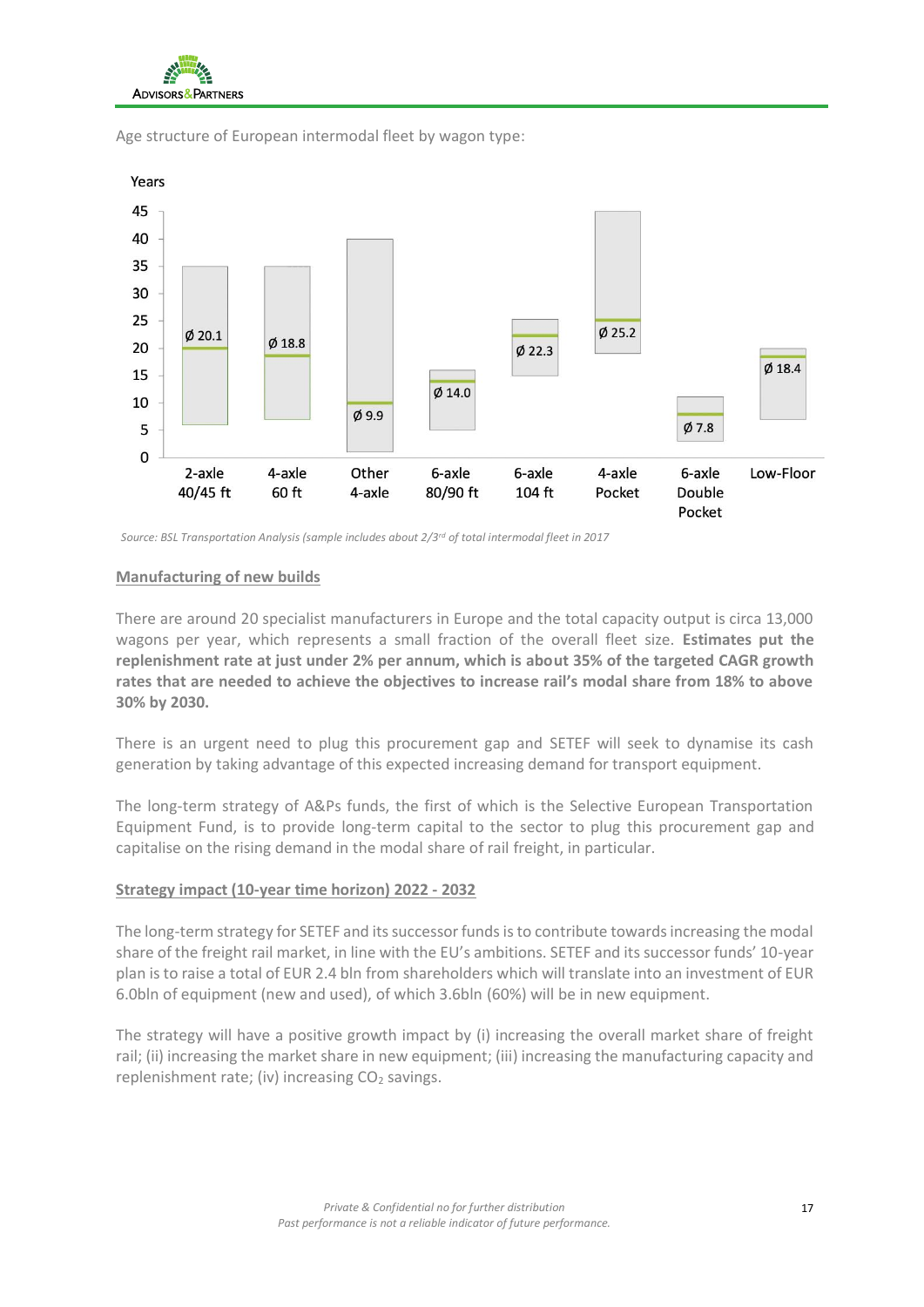



To develop the market there needs to be new capital inflows to help boost the increase in new builds and market development.

Key drivers for future market development and fleet investment:

- number of manufacturers and capacity volumes,
- technical developments in both road and rail,
- new technologies to improve efficiency and cut costs,
- key environmental factors,
- railway infrastructure development and workshop capacities,
- the interconnectedness between different modes,
- developments in the regulatory framework.

*Sources: Rail freight transport in the EU: Still not on the right track*, European Court of Auditors, 2016*, Eurostat, goods transported dataset 2003-2020, McKenzie* – January 2022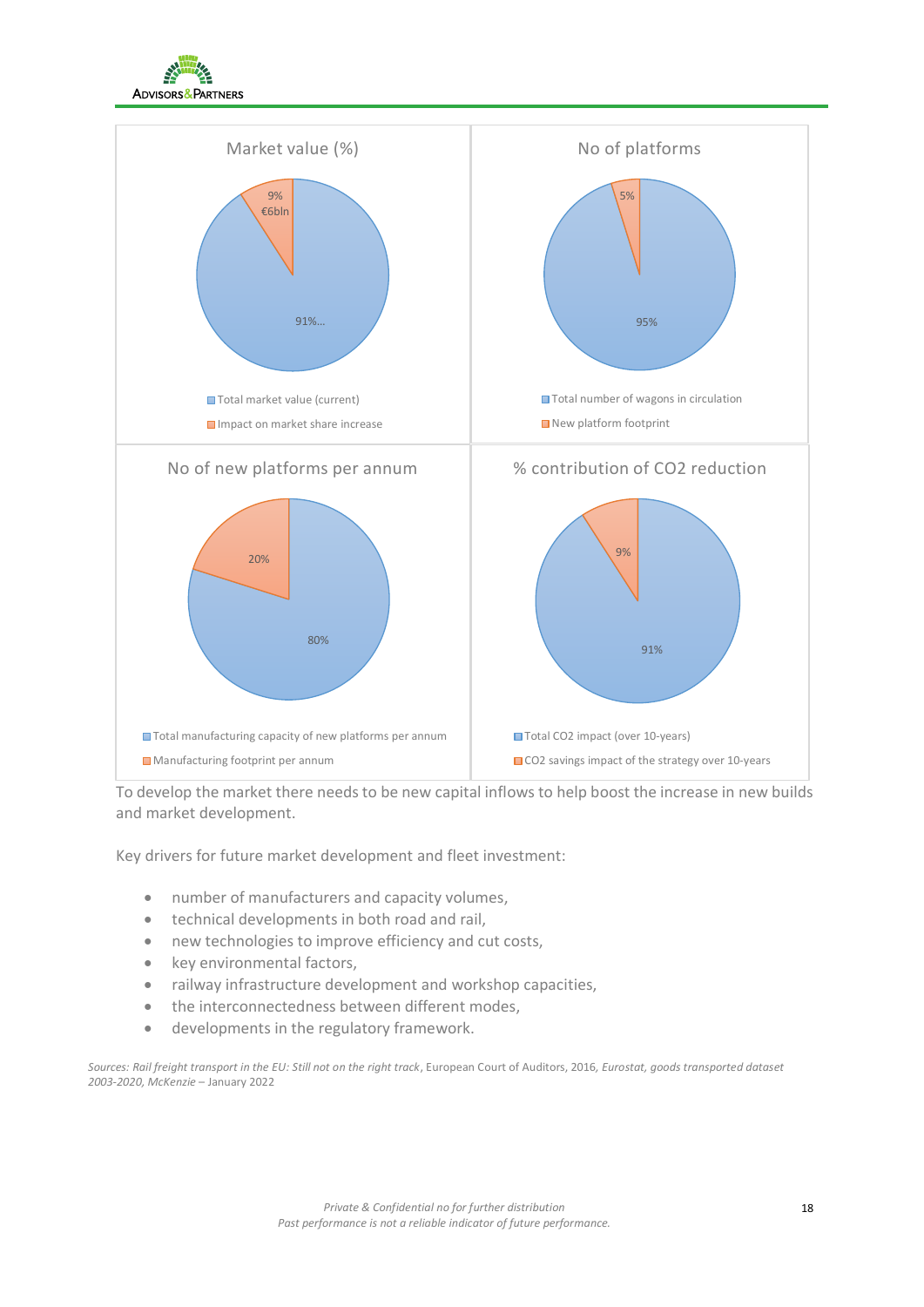

## **Conclusion**

First and foremost, the growth of supply will be driven by plugging the procurement gap and the urgent need to replace Europe's ageing fleets (56% or circa 400,000 wagons are more than 30-yearsold). Plugging this procurement gap, with no modal shift from road to rail and inland waterways and no GDP growth is in our opinion **the worst-case scenario as a minimum**.

Freight Transport is correlated to GDP growth. More GDP growth means more transport flows. So predictably, if the modal share of rail and river transport remains the same, the only growth would be linked to increasing GDP. It does not allow for any change in the modal makeup between road, rail, and river transport. This is our **base case scenario**.

Both the EU's and RFF's ambitions are to increase rail's modal share from 18%, as it is today, to 30% by 2030 (30 by 30). These ambitions, along with the other key growth drivers (tailwinds) mentioned earlier, will help achieve the targeted modal share of 30% by 2030. Demand is driven by the necessity for the end users of the equipment dramatically reduce carbon emissions or be carbon neutral by 2030, as evidenced in the various sustainability initiatives that these companies are incorporating into their business model. **We expect this target to be achieved and is our mid case scenario**.

Finally, the environmental agenda does not only affect incumbent users of rail and river transport. It is reasonable to assume that other heavy users of road transport will be attracted to using alternative modes of transport such as rail and river transport. This could be driven by similar sustainability initiatives or being attracted to rail and river transport for cost and efficiency improvements or both. Attracting new market entrants will further increase rail and river modal share. For example, as mentioned earlier in this paper, capturing a 20% share of wood transported across Europe would add circa 15 billion tkm to rail and shifting the transport of car batteries to rail would add a further 5 billion tkm. Together these would further increase rail's modal share by a further 5.5% based on the 2020 modal share for rail. **This is our best-case scenario**.



*Private & Confidential no for further distribution Past performance is not a reliable indicator of future performance.*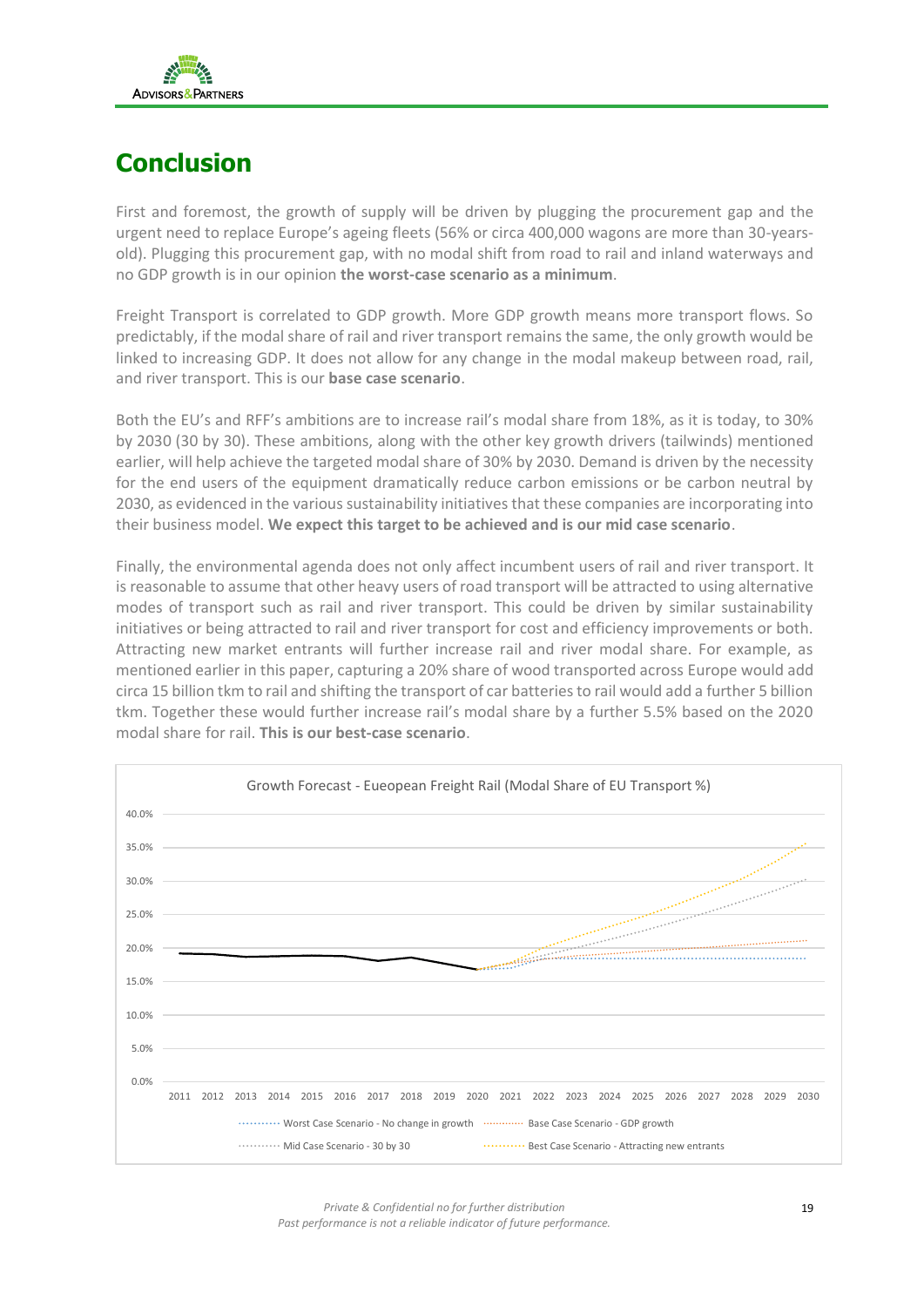

*Sources:* 

*Advisors & Partners LLP model & estimates.*

*<https://www.eea.europa.eu/data-and-maps/indicators/transport-emissions-of-greenhouse-gases-7/assessment/> <https://www.statista.com/statistics/267898/gross-domestic-product-gdp-growth-in-eu-and-euro-area/>*

\*\*

\*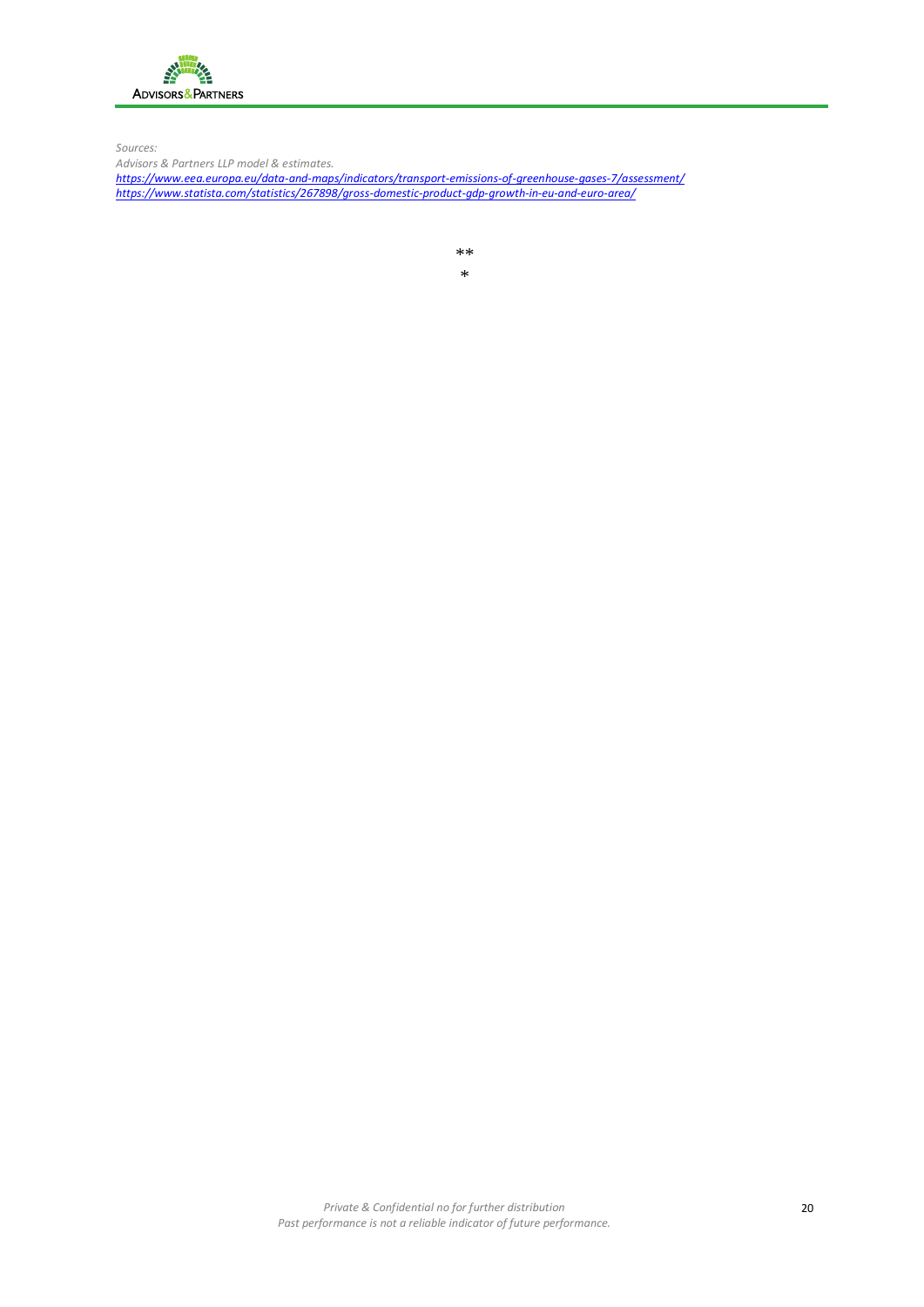

## **Appendix i – Sustainability case studies – Danone, Arcelor Mittal, Solvay**

We have prepared three detailed case studies and provided a further summary table of some of our customer base to illustrate the level at which our customers are going to ensure they are aligned with the European Green Deal and climate change initiatives.

### **Danone**

Citizens today want companies to take a leading role in combatting climate change. Danone is determined to help lead an industry-wide transition to a low-carbon economy; this is why we pledged in our 2015 Climate Policy to become carbon neutral by 2050 across our full value chain. Our zero net carbon commitment means that we are responsible for the carbon emissions from the farms where we source our ingredients to the facilities that manage packaging once our products are consumed.

Danone's strategy to achieve carbon neutrality is based on the following pillars:

- reducing emissions.
- transforming agricultural practices to sequester more carbon in the ground,
- eliminating deforestation from our supply chain, and
- offsetting the emissions that remain.

### Current progress and next steps

|                                                                                                                          |                                   | 2017  | 2018  | <b>TARGET</b>   |
|--------------------------------------------------------------------------------------------------------------------------|-----------------------------------|-------|-------|-----------------|
| <b>CLIMATE CHANGE</b>                                                                                                    |                                   |       |       |                 |
| Reduction in CO <sub>2</sub> emissions intensity on<br>Danone's full scope (g of CO, eq/Kg products sold) <sup>(1)</sup> | SCIENCE<br>BASED<br>TARGETS       | 10.5% | 15.6% | 50%<br>by 2030  |
| Absolute reduction on Danone's<br>scope 1 and 2 $CO2$ emissions <sup>(1)</sup>                                           | SCIENCE<br>BASED<br><b>ARGETS</b> | 9.7%  | 20.3% | 30%<br>by 2030  |
| Renewable electricity                                                                                                    |                                   | 18%   | 34%   | 100%<br>by 2030 |

Danone is part of [RE100](http://there100.org/) — a collection of the companies that have committed to using 100% renewable electricity. We are aiming to reach 50% of renewable electricity by 2020, and 100% by 2030.

Source:<https://www.danone.com/impact/planet/towards-carbon-neutrality.html>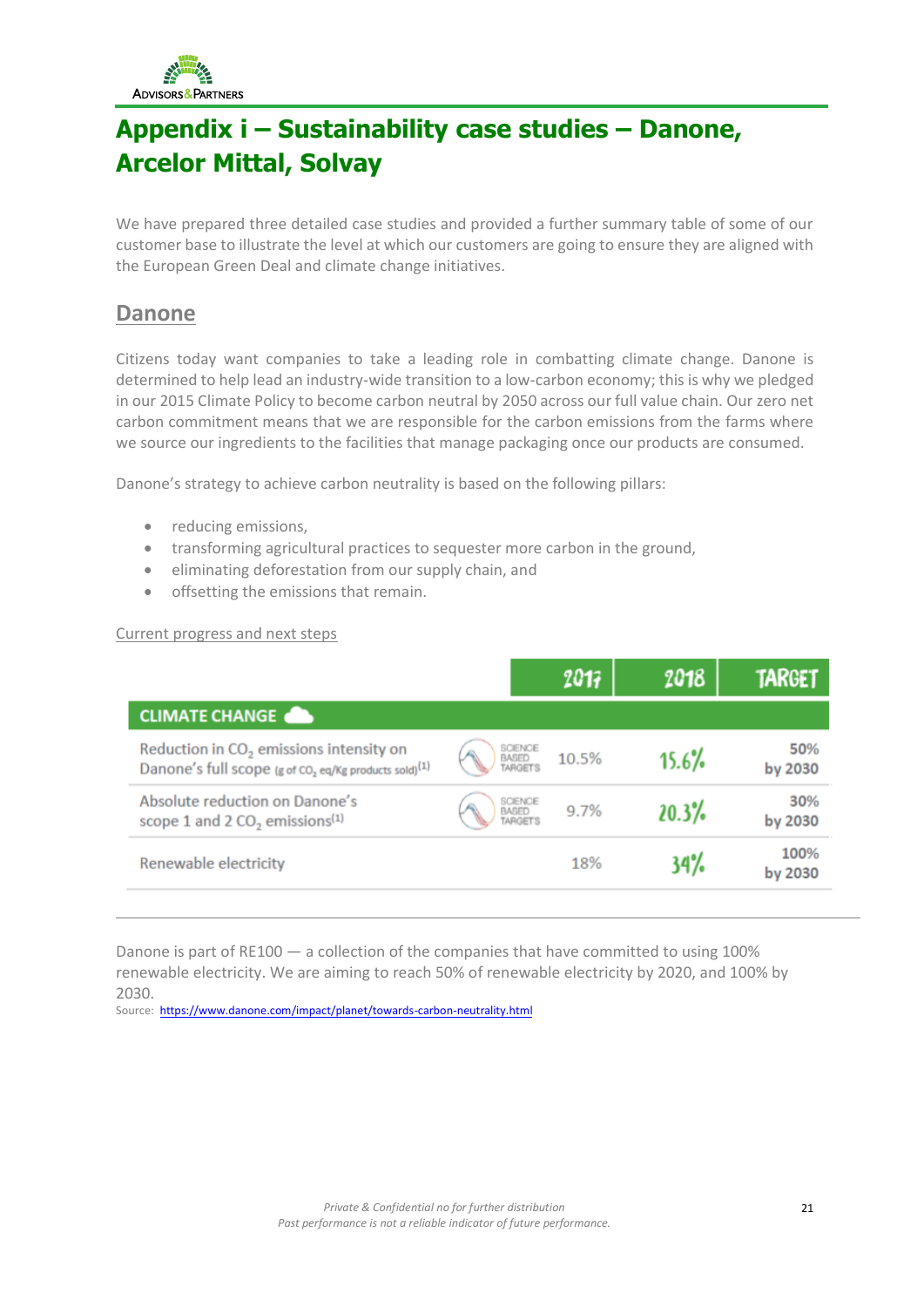

### **Arcelor Mittal**

ArcelorMittal ('the Company') today announces a group-wide commitment to being carbon neutral by 2050, building on the commitment made in 2019 for its European business to reduce emissions by 30% by 2030, and be carbon neutral by 2050.

"If the world is to achieve net zero by 2050 it will require all parts of the economy in all regions of the world to contribute. As the world's leading steel company, we believe we have a responsibility to lead the efforts to decarbonise the steel-making process, which today has a significant carbon footprint.

ArcelorMittal has identified two low-emissions steelmaking routes, both of which have the potential to lead to carbon-neutral steelmaking:

- The Hydrogen-DRI route, which uses hydrogen as a reducing agent. A demonstration plant in Hamburg, where ArcelorMittal owns Europe's only operational DRI-EAF plant, is currently planned with a targeted start-up in 2023.
- The Smart Carbon route is centred around modifying the blast furnace route to create carbon neutral steelmaking through the use of circular carbon - in the form of sustainable biomass or carbon containing waste streams - and carbon capture and use (CCU) and storage (CCS). ArcelorMittal is well advanced on constructing several commercial-scale projects to test and prove a range of Smart Carbon technologies. Start-up target for key projects is targeted in 2022.

While both routes have the potential to deliver carbon-neutral steel by 2050, we believe that Smart Carbon can deliver results sooner, and make a meaningful contribution to  $CO<sub>2</sub>$ emissions reduction this decade, while industrial scale production from the Hydrogen-DRI route is unlikely to be significant before 2030 due to the current high costs.

The Company has also previously outlined the policy framework environment it believes is required for carbon-neutral steelmaking to become a reality, which includes:

- 1. A global level playing field which avoids the risk of carbon leakage through mechanisms such as green border adjustments
- 2. Access to abundant and affordable clean energy
- 3. Policies which support the development of the necessary clean energy infrastructure
- 4. Access to sustainable finance for low-emissions steelmaking, and
- 5. Policies which accelerate the transition to a circular economy.

ArcelorMittal will set out further detail in support of its 2050 net zero target in its second climate action report, which is anticipated to be published before the end of 2020.

ArcelorMittal is a member of the Energy Transitions Commission (ETC) and is an active member of the ETC's Net Zero Steel Initiative underway in partnership with the World Economic Forum. ArcelorMittal is also actively engaged with the Science Based Targets Initiative (SBTI) to define an achievable SBT for the steel industry considering the two distinct routes in operation today.

*Source[: https://corporate.arcelormittal.com/media/press-releases/arcelormittal-sets-2050-group-carbon-emissions-target-of-net-zero](https://corporate.arcelormittal.com/media/press-releases/arcelormittal-sets-2050-group-carbon-emissions-target-of-net-zero)*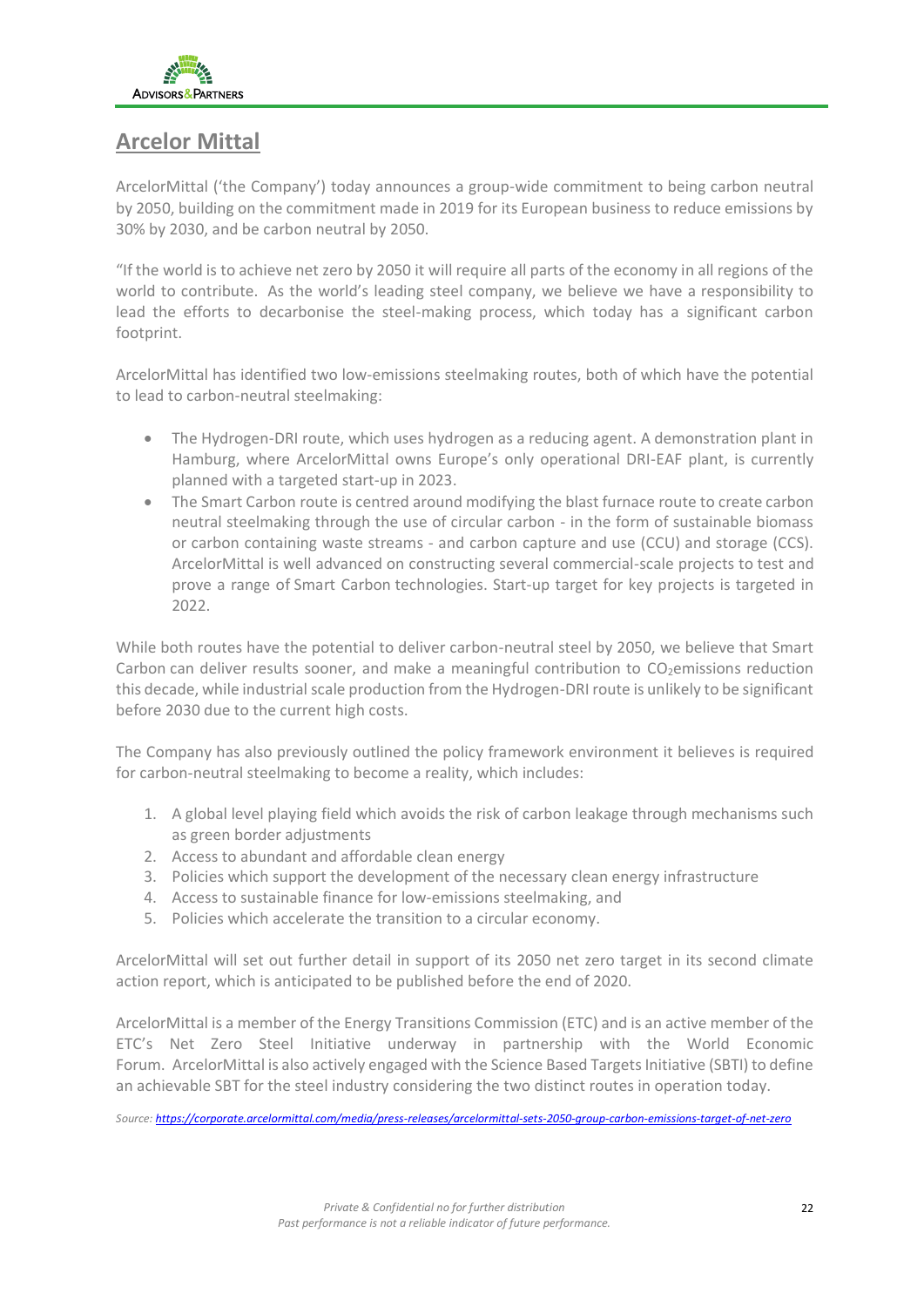

### **Solvay**

*"At the service of the planet to curb emissions worldwide"*

Every year an increasing amount of scientific literature emerges confirming [Intergovernmental Panel](https://www.ipcc.ch/)  [on Climate Change](https://www.ipcc.ch/) (IPCC) forecasts: the global temperature is constantly rising, and a growing number of climate-related events underline the need for concrete actions. Through [Solvay One Planet,](https://www.solvay.com/en/sustainability) we put our expertise at the service of the one planet we share, and pledge to curb our emissions worldwide. To protect the climate and biodiversity, we aim to reduce the environmental impact of our operations at planetary scale by 2030. We will reduce  $CO<sub>2</sub>$  emissions worldwide by working closely with our suppliers and customers to find sustainable solutions aligned with global trends. Today, our [Sustainable Portfolio Management](https://www.solvay.com/en/sustainability/sustainable-portfolio-management-tool) tool assesses that €1.6 billion of our sales come from solutions that reduce our customers' overall climate impact.

### **Contributing to the UN SDGs**



**Striving for ambitious climate goals by 2030**



-30% GHG emissions worldwide -14% in 2021 vs 2018



100% coal phase out -18% in 2021, vs 2018



-30% pressure on biodiversity

-24% in 2021, vs 2018

**Laying the groundwork for a carbon-neutral future**

We have accelerated the rate at which we reduce emissions and aligned our trajectory with the "well below 2°C temperature increase" goal outlined in the 2015 Paris Agreement. In 2020, we took this a step further by committing to reduce our greenhouse gas emissions in line with the expectations of the Science Based Targets initiative (SBTi\*) within 2 years. In 2021, Solvay announced its plan to target [carbon neutrality before 2050](https://www.solvay.com/en/press-release/solvay-targets-carbon-neutrality-before-2050) and raised its 2030 GHG emissions reduction target to -30% (from -26% initially).

The Group targets carbon neutrality before 2050 for scopes 1 & 2 and has committed to SBTi in 2020. Its scope 3 targets shall at least meet the 2C criteria of SBTi. A strategic initiative has been launched to spur transformative progress with its suppliers in 2021. The Group will continue its effort in that direction beyond 2030 within its 2050 neutrality vision.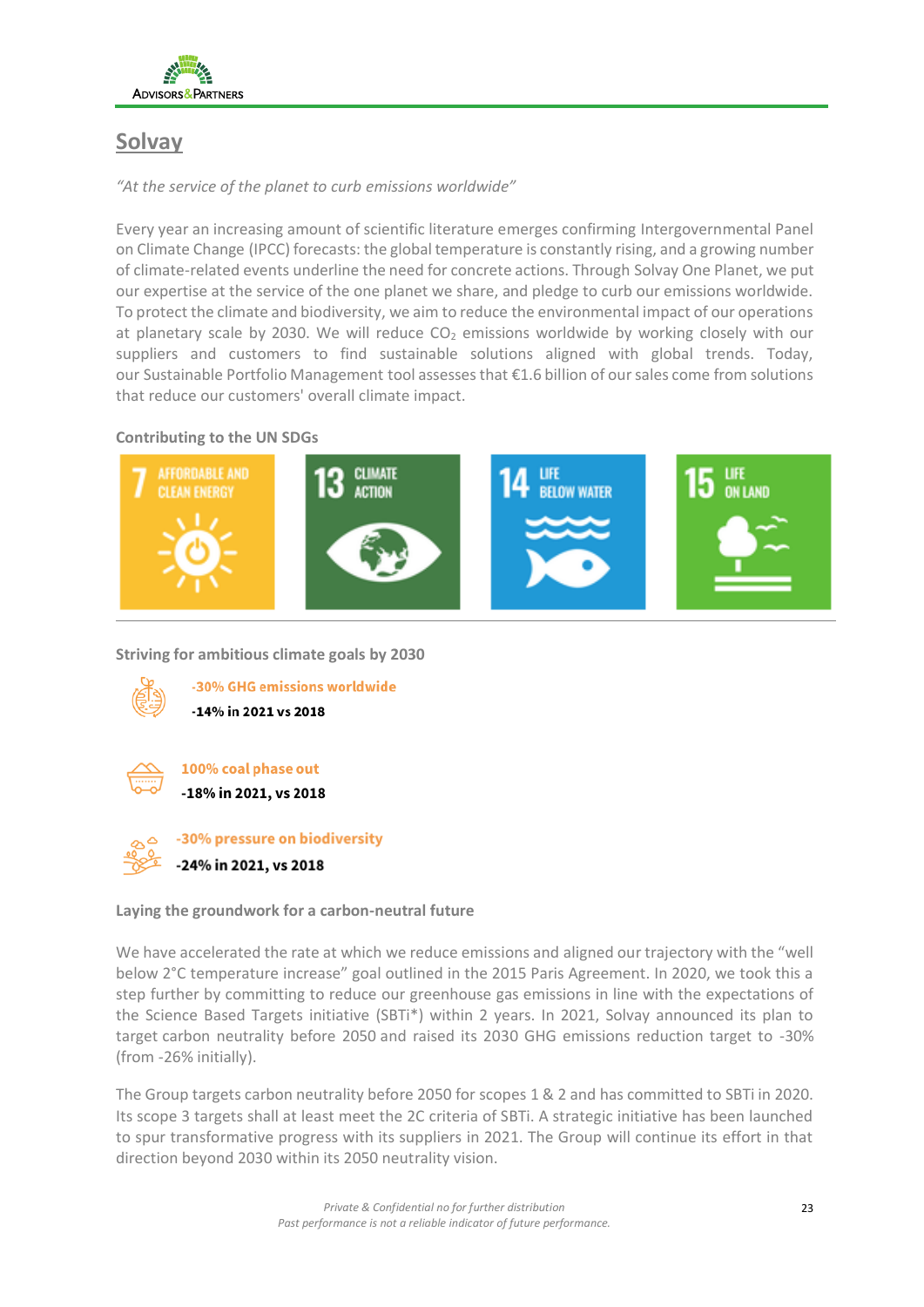

Meeting carbon neutrality in the future requires investments in innovation today. We will focus our efforts on maximizing electrification and clean energy, such as [solar power](https://www.solvay.com/en/news/hectares-solar-panels-power-chemical-plant) and [sustainable](https://www.solvay.com/en/press-release/solvay-to-phase-out-coal-energy-use-in-rheinberg-soda-ash-plant)  [biomass](https://www.solvay.com/en/press-release/solvay-to-phase-out-coal-energy-use-in-rheinberg-soda-ash-plant) use across our plants, as well as facilitating process innovations. Furthermore, the infrastructural, regulatory, and macroeconomic levers enabled by public policies will be a critical component in our investment decisions in order to achieve our ambitions. Partnerships with authorities and other stakeholders will be key drivers towards an affordable and competitive transition to cleaner energy across our entire value chain.

In addition, we apply an internal carbon price of  $E100$  per metric ton CO<sub>2</sub> equivalent on all our greenhouse gas emissions, in order to integrate climate-related challenges into our investment decisions.

Source[: https://www.solvay.com/en/sustainability/climate](https://www.solvay.com/en/sustainability/climate)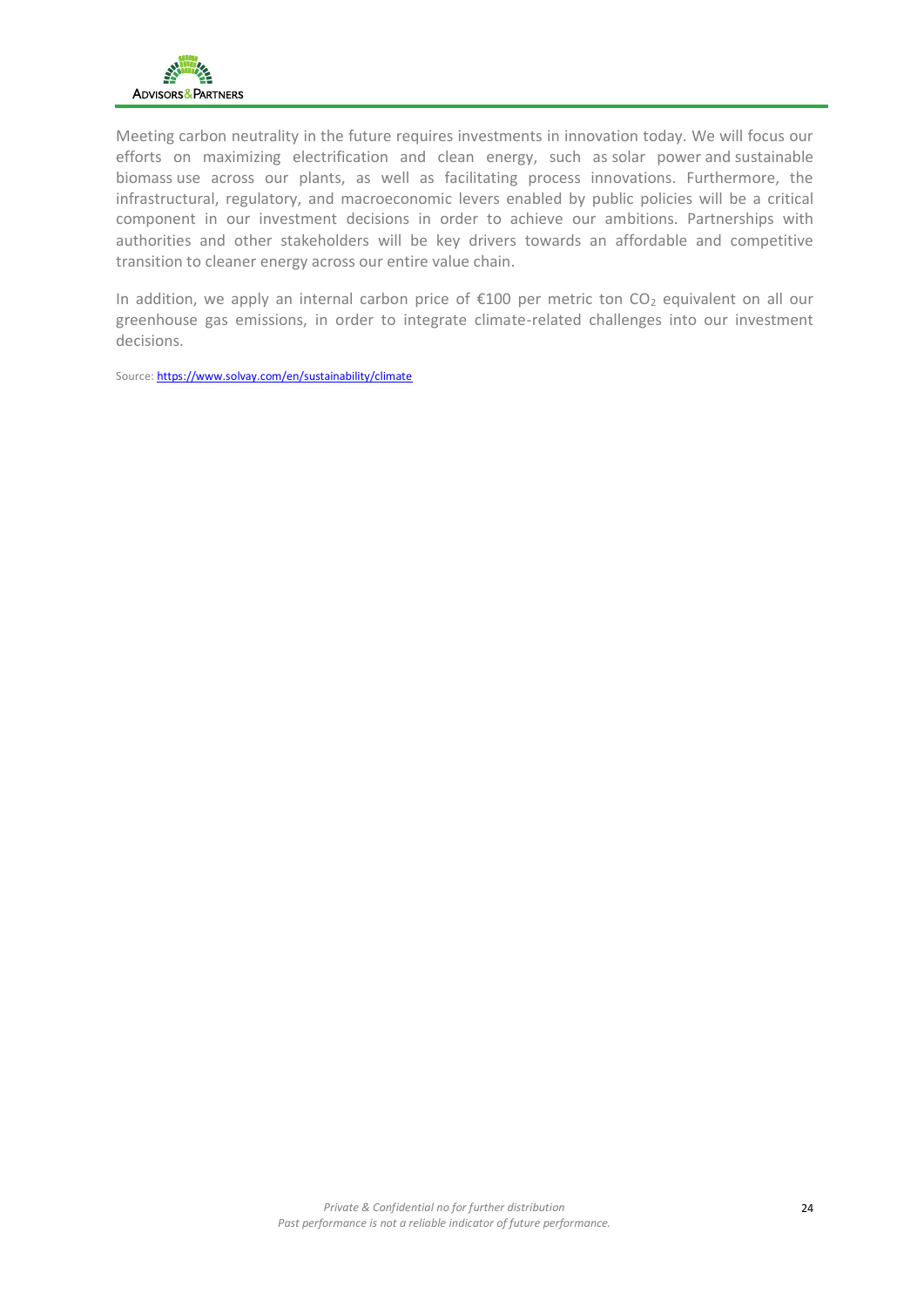

## **Disclaimer**

This electronic communication (this Document) and its contents are intended for the recipient only and may contain confidential, non-public and/or privileged information. If you have received this electronic communication in error, do not read, duplicate or distribute. Please advise the sender immediately and delete it from your system (if permitted by law).

**This Document is only directed at professional clients and eligible counterparties and the services or investments referred to in this Document are only available to professional clients and eligible counterparties. Retail clients should not rely on the information herein.** 

A&P makes no representation or warranty that the information contained herein is accurate, complete, fair or correct or that any transaction is appropriate for any person, and it should not be relied on as such. All information is subject to change without notice. Nothing herein shall be construed as a recommendation or solicitation to purchase or sell any financial product or security or as an official confirmation of any transaction. The information in the Document has been compiled and obtained from sources believed to be reliable, but A&P does not represent or warrant that it is accurate and complete or that any transaction is appropriate for any person, and it should not be relied on as such. Any information concerning the performance track record of any financial product is given purely as a matter of information and without legal liability, representations or warranties on the part of A&P. Any decision by an investor to offer to buy or otherwise deal in any of the securities herein should be made only on the basis of the information contained in the relevant offering memorandum, PPM, and/or subscription document, as applicable, of the relevant financial product (the "Offering Documents"). The Document does not therefore include sufficient information required to make an investment decision. This communication is for information purposes only. Any market or other views expressed herein are those of the author and or the sender only as of the date indicated and not necessarily those of A&P. E-mails may not be secure or error free and information could be lost, destroyed, incomplete, delayed, altered, intercepted, corrupted or fail to be delivered. A&P makes no representation that this e-mail or any attachments are free of computer virus or other defects or inherent risks and accepts no responsibility for any loss or damage or liability of any kind arising there from. A&P reserves the right to retain all messages. A&P refers to Advisors & Partners LLP, Advisors & Partners G.P., S.à r.l. and its affiliates. Any financial product and/or any other securities mentioned in the Document may not be eligible for sale in some states or countries.

### **THIS BRIEF STATEMENT DOES NOT DISCLOSE ALL OF THE RISKS OF AN INVESTMENT IN THE RELEVANT FINANCIAL PRODUCT**

**Performance returns provided in this document are either targets or estimates and are in no way an indication or claim regarding minimum or guaranteed performance. For additional and more detailed information concerning restrictions and risks of any specific fund, please consult the relevant fund PPM.**

Advisors & Partners G.P., S.à r.l., is a private limited liability company (société à responsabilité limitée), incorporated under the laws of Luxembourg, Grand Duchy of Luxembourg on 17th July 2017, having its registered office at 2 rue Jean Monnet, L-2180, Luxembourg, Grand Duchy of Luxembourg, registered with the R.C.S. under number B216483.

Advisors & Partners LLP is an appointed representative of Laven Advisors LLP, which is authorised and regulated by the Financial Conduct Authority. Advisors & Partners LLP is incorporated in England and Wales (No. OC368708), with registered office address at 20 Old Bailey London United Kingdom EC4M 7AN.

#### **EEA DISCLAIMER**

### **"NOTICE TO PERSONS IN THE EUROPEAN ECONOMIC AREA ("EEA")**

The Fund is an alternative investment fund for the purpose of the European Union Alternative Investment Fund Managers Directive (Directive 2011/61/EU) ("AIFMD"). Quilvest Capital Partners S.A. is the Alternative Investment Fund Manager ("AIFM") of the Fund.

Interests in the Fund may only be marketed to prospective investors which are domiciled or have a registered office in a member state of the EEA ("EEA Persons") in respect of which AIFMD marketing rights have been exercised by the AIFM under Article 31 or Article 32 of AIFMD and in such cases only to EEA Persons which are Professional Investors or any other category of person to which such marketing is permitted under the national laws of such member state. This document is not intended for, should not be relied on by and should not be construed as an offer (or any other form of marketing) to any other EEA Person.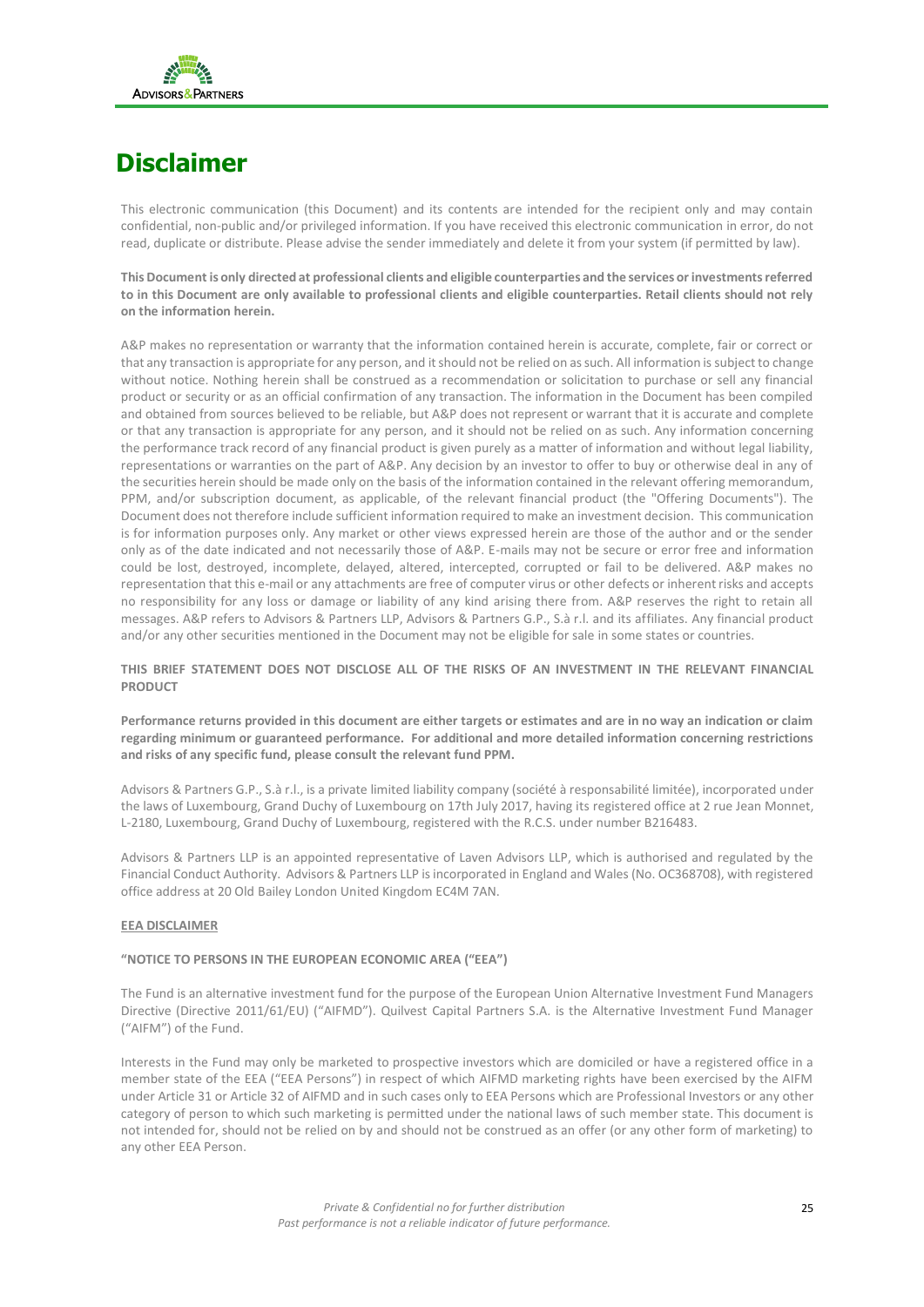

**A "Professional Investor" in an investor who is considered to be a professional client, or which may, on request, be treated as a professional client within the relevant national implementation of Annex II of Directive 2004/39/EC (Markets in Financial Instruments Directive) and AIFMD.** 

A list of jurisdictions in which the AIFM has exercised marketing rights under Article 31and/or Article32 of AIFMD is available from the AIFM on request.

#### **ADDITIONAL INFORMATION:**

#### SWITZERLAND:

This Document is only directed at Swiss qualified investors and the services or investments referred to in this Document are only available to Swiss qualified investors. Retail clients should not rely on the information herein.

This document may only be distributed in or from Switzerland only to qualified investors within the meaning of Art. 10 Para. 3, 3bis and 3ter CISA. The representative of the Company in Switzerland (the "Representative in Switzerland") is Société Générale, Paris, Zurich Branch, Talacker 50, 8001 Zurich. The paying agent ("Paying Agent") of the Company in Switzerland is Société Générale, Paris, Zurich Branch, Talacker 50, 8001 Zurich.

The Issuing Document, Articles of Incorporation as well as the annual report may be obtained free of charge from the Representative in Switzerland. In respect of the Shares/Units distributed in Switzerland, the place of performance and jurisdiction is at the registered office of the Representative in Switzerland.

#### GERMANY: **"NOTICE TO PERSONS IN GERMANY"**

The Fund has been registered with the [Bundesanstalt für Finanzdienstleistungsaufsicht](https://de.wikipedia.org/wiki/Bundesanstalt_f%C3%BCr_Finanzdienstleistungsaufsicht) (BaFin) according to section 323 KAGB for marketing to professional investors and semi-professional investors in the meaning of section 1 (19) no. 32 and no. 33 KAGB. The Fund must not be marketed to retail investors (Privatanleger) in the meaning of section 1 (19) no. 31 KAGB.

The Fund is an alternative investment fund for the purpose of the European Union Alternative Investment Fund Managers Directive (Directive 2011/61/EU) ("AIFMD"). Quilvest Capital Partners S.A. is the Alternative Investment Fund Manager ("AIFM") of the Fund.

According to section 323 KAGB interests in the Fund may only be marketed to prospective investors in Germany, which are professional investors, or semi-professional investors. This document is not intended for, should not be relied on by and should not be construed as an offer to any other person.

#### ICELAND:

**THIS DOCUMENT HAS BEEN ISSUED TO YOU FOR YOUR USE ONLY AND EXCLUSIVELY FOR THE PURPOSES OF THE DESCRIBED INVESTMENT OPPORTUNITIES, ACCORDINGLY. THIS DOCUMENT AND RELEVANT INFORMATION MAY NOT BE USED FOR ANY OTHER PURPOSE OR PASSED ONTO ANY OTHER PERSON IN ICELAND**.

#### THE NETHERLANDS:

#### **"NOTICE TO PERSONS IN THE NETHERLANDS"**

The Fund is an alternative investment fund for the purpose of the European Union Alternative Investment Fund Managers Directive (Directive 2011/61/EU) ("AIFMD"). Quilvest Capital Partners S.A. is the Alternative Investment Fund Manager ("AIFM") of the Fund.

Interests in the Fund may only be marketed to prospective investors, which are domiciled or have a registered office in the Netherlands in respect of which AIFMD marketing rights have been exercised by the AIFM under Article 31 or Article 32 of AIFMD and in such cases only to Persons, which are Professional Investors. This document is not intended for, should not be relied on by and should not be construed as an offer to any other person.

A "Professional Investor" is an investor who is considered to be a professional investor (professionele belegger) within the meaning of article 1:1 of the Dutch Act on financial supervision (wet op het financieel toezicht). (Interests in the Fund may also be marketed to non-professional investors, provided (I) the AIFM is notified of the marketing to non-professional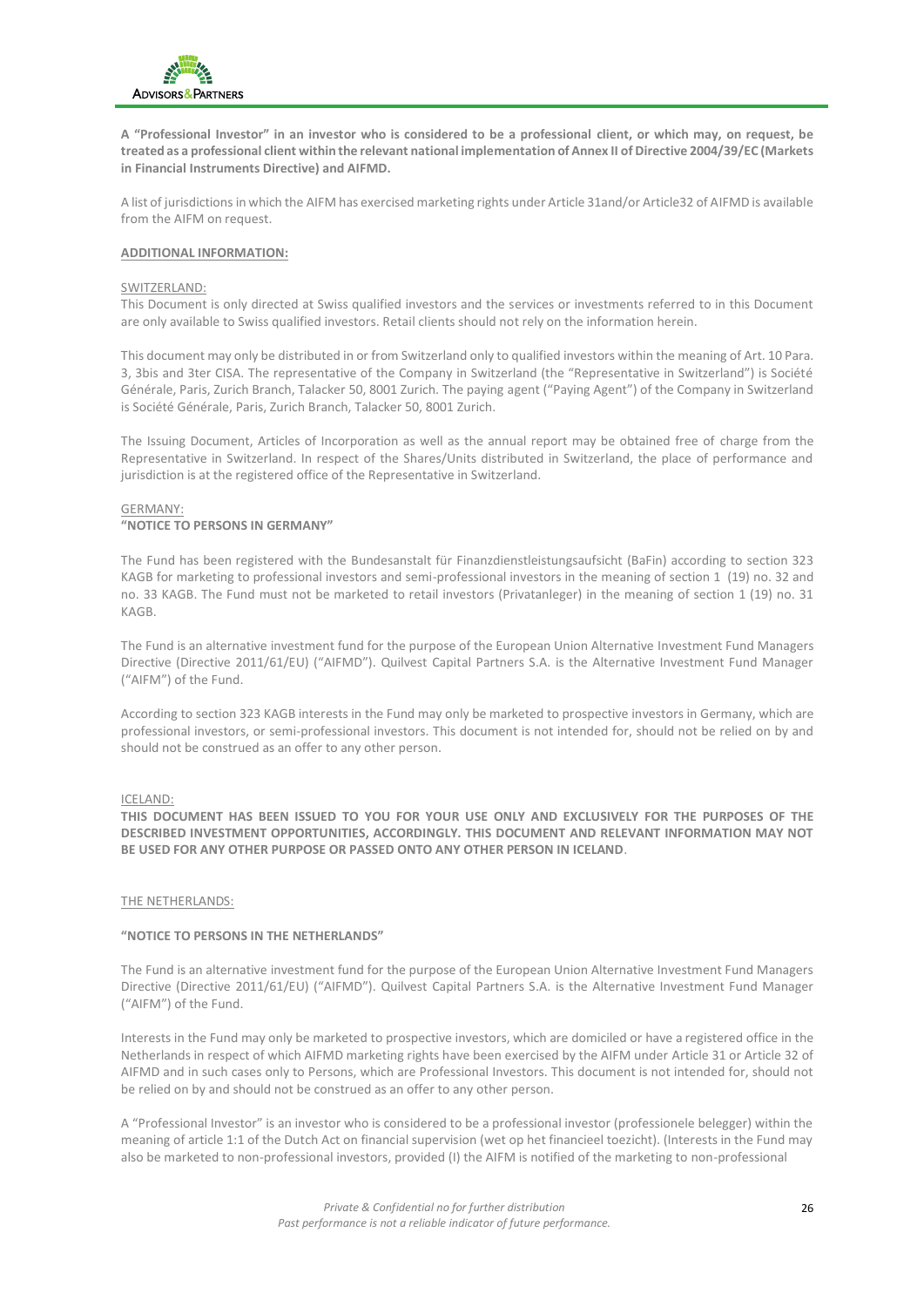

investors; and (II) certain additional conduct of business rules pursuant to section 4:37p Dutch Act on financial supervision are complied with).

#### PORTUGAL:

"This offer is addressed only to entities that are deemed qualified investors pursuant to article 30 of the Portuguese Securities Code (Decree-Law 486/99 dated November 13, 1999, as amended)".

#### LIECHTENSTEIN:

The Fund is not being offered for investment by persons who are domiciled or have a registered office in any member state of the European Economic Area (the "EEA"), save where a marketing passport has been obtained by the Fund in that EEA member state under the laws of the European Union Alternative Investment Fund Managers Directive (Directive 2011/61/EU) (the "AIFMD Directive").

At the date hereof, except in respect of the Relevant EEA Countries (as defined below), Quilvest Capital Partners S.A in the capacity of AIFM to the Fund, has not obtained a marketing passport for the Fund for marketing under the AIFM Directive. Accordingly, shares may not be and are not being marketed to prospective investors, which are domiciled or have a registered office in any other member state of the EEA and this document is not intended as, and shall not constitute, any offer to sell, or solicitation of an offer to buy shares to or from such persons.

The term **"Relevant EEA Countries"** means the countries listed below:

Austria, Belgium, Denmark, Finland, France, Germany, Greece, Iceland, Ireland, Italy, Liechtenstein, Luxembourg, Netherlands, Norway, Portugal, Poland, Spain, Sweden, Switzerland & United Kingdom.

#### **Additional information for Swiss investors:**

This Document is only directed at Swiss qualified investors and the services or investments referred to in this Document are only available to Swiss qualified investors. Retail clients should not rely on the information herein. This document may only be distributed in or from Switzerland only to qualified investors within the meaning of Art. 10 Para. 3, 3bis and 3ter CISA. The representative of the Company in Switzerland (the "Representative in Switzerland") is Société Générale, Paris, Zurich Branch, Talacker 50, 8001 Zurich. The paying agent ("Paying Agent") of the Company in Switzerland is Société Générale, Paris, Zurich Branch, Talacker 50, 8001 Zurich.

The Prospectus or Memorandum, Key Investor Information Documents, Memorandum and Articles of Association as well as the annual and semi-annual reports may be obtained free of charge from the Representative in Switzerland. In respect of the Shares/Units distributed in Switzerland, the place of performance and jurisdiction is at the registered office of the Representative in Switzerland

#### **Notice to residents of Australia**

#### **The Company is not a registered managed investment scheme within the meaning of Chapter 5C of the Australian**  Corporations Act 2001 (Cth) (the Corporations Act).

This document is not a prospectus or product disclosure statement under the Corporations Act. Accordingly, Shares in the Company may not be offered, issued, sold or distributed in Australia other than by way of or pursuant to an offer or invitation that does not need disclosure to investors either under Part 7.9 or Part 6D.2 of the Corporations Act, whether by reason of the investor being a "wholesale client" (as that term is defined in section 761G of the Corporations Act and applicable regulations) or otherwise. Accordingly, this document is provided to prospective investors and, by receiving it, each prospective investor is deemed to represent and warrant that it is a "wholesale client".

Nothing in this document constitutes an offer of Shares or financial product advice to a 'retail client' (as defined in section 761G of the Corporations Act and applicable regulations). The issuer of this document is not licensed in Australia to provide financial product advice including in relation to the Company. Note that as all investors must be wholesale clients, no cooling off rights are available.

The Company has appointed Wealth of Nations Advisors Pty Ltd ACN 167 678 159 (WoN), for marketing its Shares in Australia. WoN holds an Australian Financial Services Licence no: 452804 in respect of the financial services it provides to wholesale clients in Australia and is regulated by the Australian Securities and Investments Commission pursuant to the Corporations Act.

#### **Notes to residents of New Zealand**

No Shares are offered to the public. Accordingly, the Shares may not, directly or indirectly, be offered, sold or delivered in New Zealand, nor may any offering document or advertisement in relation to any offer of the Shares be distributed in New Zealand, other than in circumstances where there is no contravention of the Financial Markets Conduct Act 2013. Prescribed Warning Statement for 750,000 Investor Exclusion:

New Zealand law normally requires people who offer financial products to give information to investors before they invest. This requires those offering financial products to have disclosed information that is important for investors to make an informed decision. The usual rules do not apply to this offer because there is an exclusion for offers where the amount